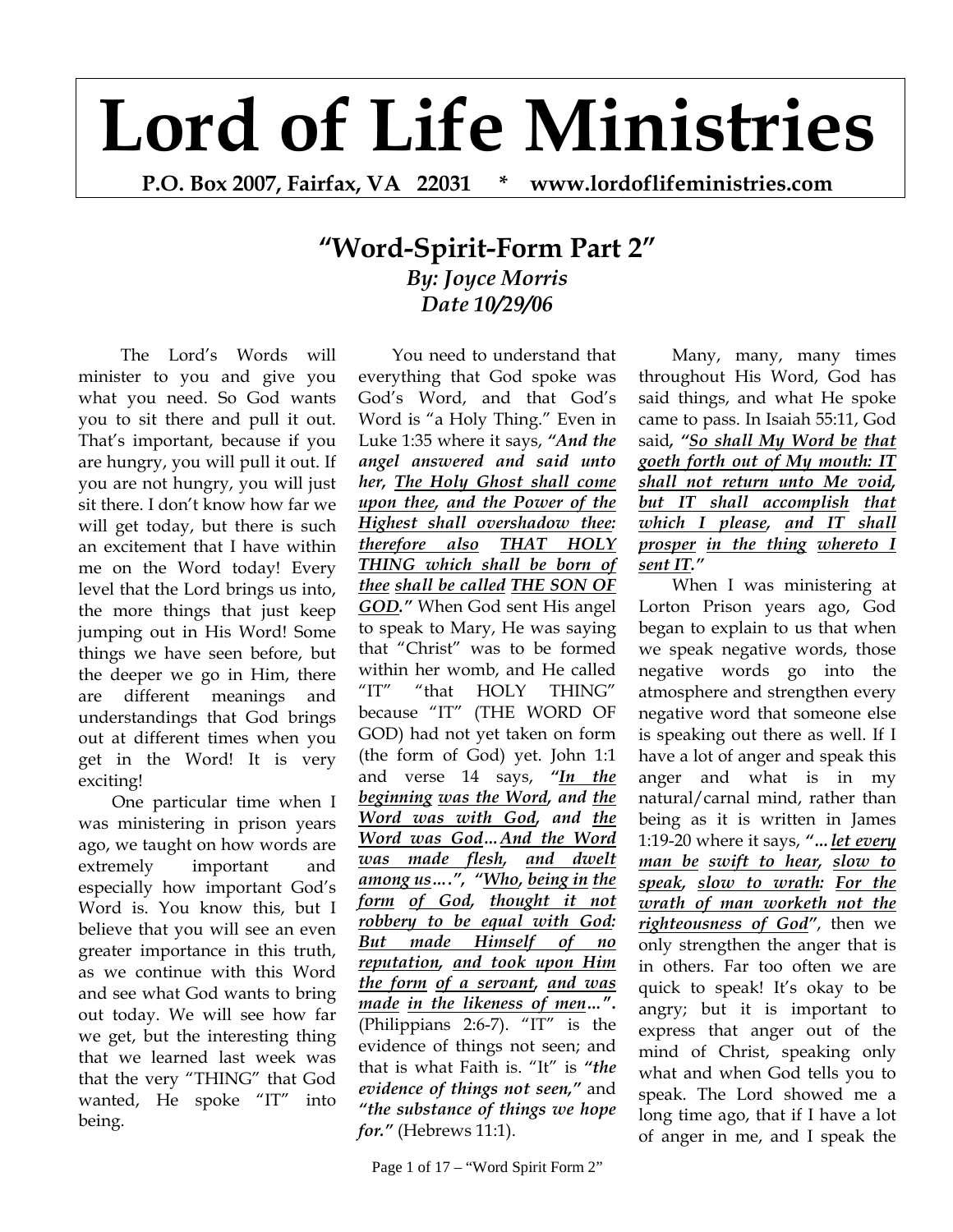anger that is in my mind (rather than being slow to speak and slow to wrath like He has said), the only thing that keeps me from having a relationship with any person, is a word or a thought. That a word spoken in anger, or even a negative thought towards any individual, will put up walls of division in the mind. He explained to me that when we choose to speak out of hatred and anger, or even to dwell on the negative thoughts and emotions within the mind, it just gives energy to what is already there in the atmosphere and strengthens it! Back then, He made it clear and gave us an understanding of how important our "words" are; but today, we are seeing an even greater understanding of how important our "words" are! The Father is teaching us; and making even clearer the fact that we are in the world, but not of the world; and that in the Kingdom of God, there is a different conversation.

In the Kingdom of God, God's speech is different from that of the world. The way God says things is different. We are in the world, but we are not of the world. In the world, it is all negative. In the world, it is all doubt. It is all fear. It is all hate. It is all anger. In the world, everything revolves around time.

But in the Kingdom (which is the Garden of Eden) there is no time, so time is running out. Time and the eternal realm are coming together, and when God is finished, He will consume the realm of time that is in the earth and that is in man's mind! When He has established the Kingdom in the earth, then the Kingdom will be nothing but an eternal realm. Your time is running out because you are beginning to understand that you are in the world, but not of the world.

You need to understand that God is not in time, and this is the reason why when He says that His promise will come to you "soon", you have no idea of when "His soon" is, because "God's soon" is different from the kingdoms in this world. This is also the reason why when God speaks a Word to you, there is (in the natural) a space of time that passes before whatever He has promised you comes to pass, because while you are waiting He is using everything that He spoke to work His patience into you. He is also doing a work in you as you continue to believe, to establish what He has spoken, so that by Faith you will come to understand that what He has said, He will also perform, because God is, who He is! In Romans 4:21-25 it says (concerning both Abraham and us), *"And being fully persuaded that, what He had promised, He was able also to perform. And therefore it was imputed to him for righteousness. Now it was not written for his sake alone, …; But for us also, to whom it shall be imputed, if we believe on Him that raised up Jesus our Lord from the dead…".* 

So, whatever promise God has made to you, there is a space of patience and waiting; but God sees "IT" already done! This is the kind of Faith that He is trying to work in you and me. He is trying to get us to understand that it is already done, but far too often we still go along with the world: by what we see, by what we hear, and by what we feel.

Words are so important, and yet regrettably it still takes time for you and me to come into the place where we truly believe what the Father says to us.

It just amazes me how God just spoke and said, *"Let there be cattle…"*, and all of the sudden there they were! In Genesis 1:24- 25 it says, *" And God said, Let the earth bring forth the living creature after his kind, cattle, and creeping thing, and beast of the earth after his kind: and it was so. And God made the beast of the earth after his kind, and cattle after their kind, and every thing that creepeth upon the earth after his kind: and God saw that it was good."* None of these things existed until God spoke them into being. Everything He spoke came into being, *"…and God saw that it was good."* But when it came to man, it says in Genesis 1:31, *"And God saw every thing that He had made, and, behold, it was very good."* He said, *"It is very good,"* because He could have a relationship with man. He created man to look like Him, and He said, *"It is very good."* You see, first God created "IT"; then "IT" took on form. When God created "IT", He spoke "IT" and a creative Word came out of Him by His Spirit. Everything that comes out of the Spirit by the mouth of God, you can know for sure that "IT" will take on form. It also takes time for "IT" to come into that form!

In Hebrews 11:3 there is something that you have both read and heard many times; but today we want to elaborate on it some more, because you must get hold of this. This is what is going to bring God's Sons into the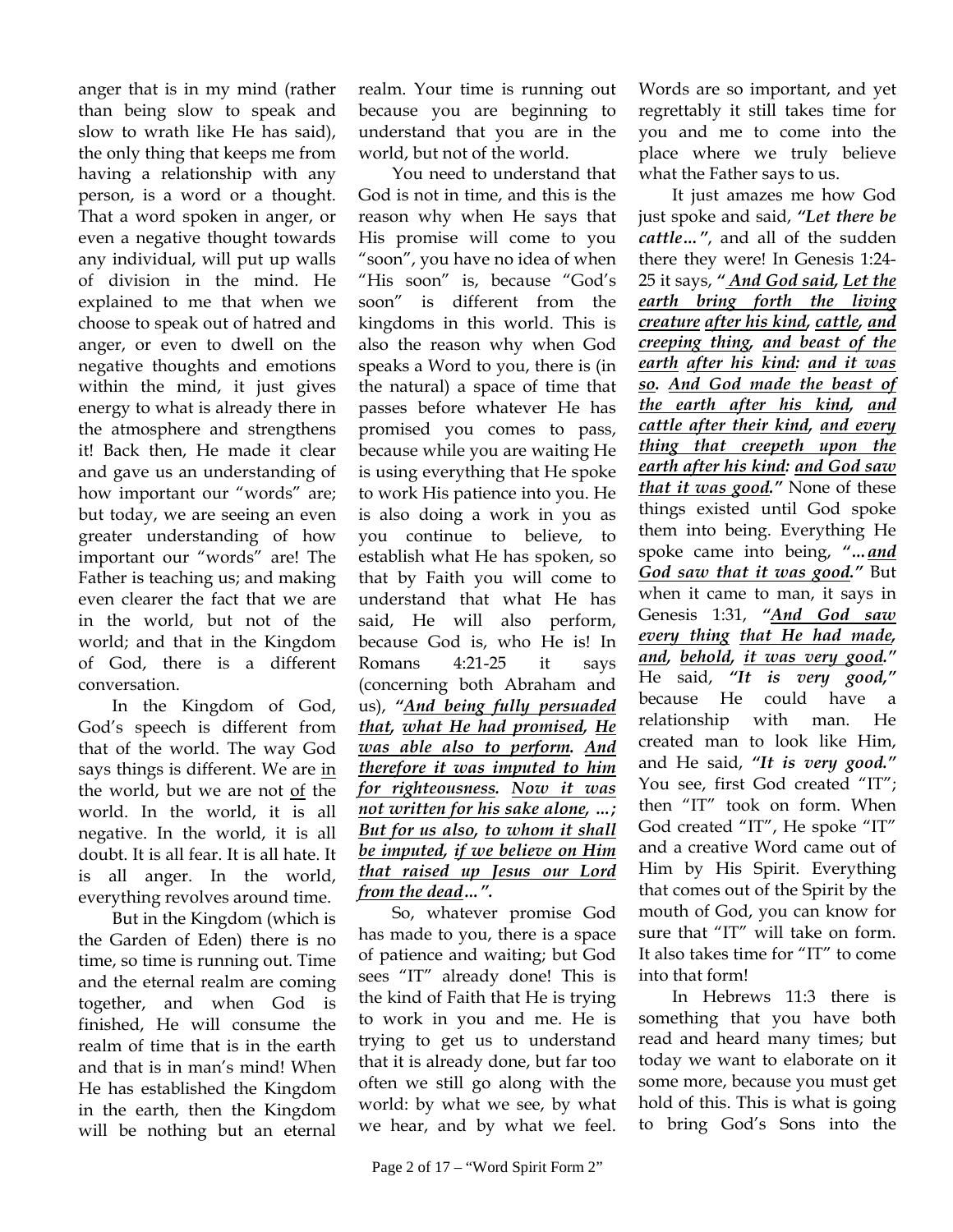manifestation of His Glory. This is what is going to bring about what God desires, because what He has spoken shall come to forth and be as He wants "IT" to be!

Hebrews 11:3 says, *"Now Faith is the substance…"* **Substance means: assurance; and Faith, is confidence.** You need to have the understanding that when you have problems or complications in your life; or if you are sick in your body and/or need deliverance; or maybe you need your finances to change (and some of you do need a healing, deliverance, and/or you your finances to change, but); **God has already made the provision for every thing that you have need of, and He did "IT" on the cross!** That is why Jesus declared, *"It is finished."*  He did it all on the cross! There is not one thing more that you and I have to wait **for Him to do**, because He has already done everything that He is going to do! *"It is finished."*

**He is now teaching you and me how to obtain every promise that He has made to us! Really and truly, Faith is the seat and foundation of everything!** The Lord told me a long time ago that the reason we were talking about "Faith" again (back then, and today), is because even in the natural you have to learn the elementary things in school before going on to college and graduating. If you don't learn the basic things in school before you go to college, it's going to be very difficult for you to graduate. If you don't learn the fundamental things that are the foundation upon which the rest of your education will be built, you will not understand what you are

being taught, and you will not know what to do when you are tested. If you do not learn the basic things first, and if you do not pass your tests, you will not endure unto the end and graduate! You must first learn the basics, and then carry them with you all the way up through college.

It's the same thing in the Kingdom of God, and the very basic thing is "Faith". You know what? God is Faith! That is who He is! Faith is Victory, and Faith is confidence; but we don't always have that confidence. Why don't we? Because there is a great sea of waves that come in and try to capsize us. These "waves" are actually "thoughts" that come into the mind from the sea of humanity (the world). We live in an ocean of thoughts. We live in an ocean of words. Jesus said that, "We are in the world, but not of the world." When we comprehend that there is an ocean of thoughts around us: thoughts of fear, darkness, unbelief, anxiety, and distress all this is going on in the world today, but we are not to be a part of all that, because we are in the Kingdom of God. For that reason, we must learn to rest in the Lord and be not anxious for anything! We must learn to walk in the Spirit and trust Him, having the confidence that He will meet all our needs according to His riches in Glory. Jesus said in Matthew 6:25, *"Therefore I say unto you, Take no thought for your life, what ye shall eat, or what ye shall drink; nor yet for your body, what ye shall put on. Is not the life more than meat, and the body than raiment?"* 

I have learned that in every situation, no matter what I needed, it was the Word that brought me through it. In every storm that you go through, it's God's Word that brings you through it. You need to understand that you have the victory already (right here and now), before you come out on the other side! You have the victory in the very beginning, even before the end happens! I want to show you and bring you to the place where God wants to bring His Sons. He wants to bring His Sons to the place where they have the same Faith that He has, and that He has already given you that Faith. It is already here; and He is going to have some Sons that grow up and mature to where they will speak only His Words. In every circumstance of their lives, they are going to speak only what He says, and not according to the evidence of the things that are seen with the natural eye. It says, *"…FAITH IS THE SUBSTANCE* (the assurance) *OF THINGS* (notice that it says "things" again) *HOPED FOR, THE EVIDENCE OF THINGS NOT SEEN."* (Hebrews 11:1). **"**Faith" is the "Substance" and "Evidence" of a "THING"! It is a "thing". **Every promise that God has given you is a "THING", and you are the one who brings "IT" into the natural.** 

How you bring "IT" into the natural is by hearing the Word of God and getting "IT" into your heart! It takes time to get "IT" into your heart. We are going to talk about Abraham for just a little bit, because God came to Abraham and said, "Abraham, you are going to have a son." But then Sarah came along and spoke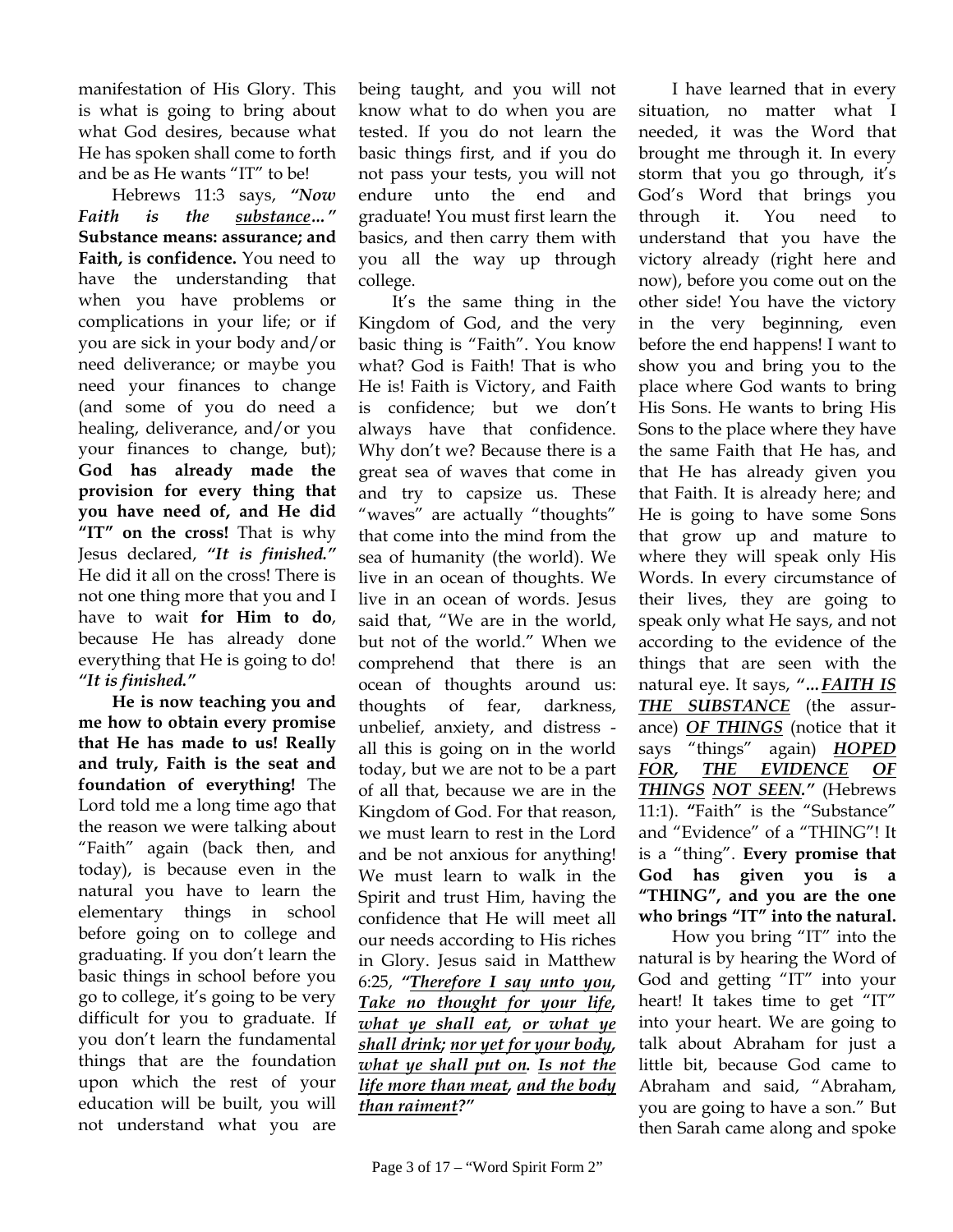to him as well. When God gives you a Word, the woman always comes along and starts talking to you to try and get you look at things through the five senses, and to reason things out with the carnal mind (to see, feel, etc.). Sarah basically said to Abram, "Well Abram, we have to do something about this. We are not going to have a son. We have to do something about it." Then in Genesis 16:2 Abram started listening to the woman. That's where we all get into trouble. We listen to our soul (the woman). God spoke a Word - but what did Abram do? He listened to the woman instead of believing God.

How many times do you and I do that? We either don't believe what God said; or when you try to make something happen that He has promised you, you have nothing but ups and downs because nothing works out. You get frustrated, angry, and upset; and then you go right into doubt and unbelief in your mind.

God really got mad at Abram. But do you know why God got mad at him? It was because Abram didn't believe what God had told him. Then, a number of years go by and God comes to Abram once again. Again God says to him, *"…a father of many nations have I made thee."* Now, this is what I love about the Lord. Abram is 99 years old, and here comes God once again. He had not spoken to him in years, but God had not changed His mind. What He basically said to Abram was, "Get your act together. Here I am again, and I am going to tell you this once again. I have not changed My mind, and this is

what is going to happen. This is what is going to be!"

When you read in Genesis 17:17, it says, *"Then Abraham fell upon his face, and laughed, and said in his heart, Shall a child be born unto him that is an hundred years old? and shall Sarah, that is ninety years old, bear?"* Abraham laughed in unbelief at what God was telling him, saying, "You've got to be kidding. Look at Sarah, look at her. Look at how old I am. God thinks we are going to have a son?" But right after he did this, a change took place within him. Something happened during that year when he went from being 99 to 100 years old; and the interesting thing is, that when you read about Abraham in Hebrews chapter 11, as well as in the book of Romans, it says nothing about Abraham's unbelief. It says nothing about his laughing at God and making fun of Him. Abraham laughed at God - but God doesn't mention it all in the New Testament. Why? Because right after that, something changed within Abraham! Abraham began to take God at His Word, and in Faith, Abraham acted upon God's Word in obedience. "Abram" became "Abraham". A change took place in his nature. There was a maturity that happened within him. Abraham matured and became settled in his mind with the confidence that "IT" would happen just as God had told him. We are going to go to Hebrews chapter 11 in a minute, but why didn't God say anything about what Abraham did back then? Because God forgets! He couldn't remember what Abram did.

When we ask God to forgive us, what does He do? Every time that we ask God to forgive us of our sins, what does He do? 1John1:9 says that, *"If we confess our sins, He is Faithful and Just to forgive us our sins, and to cleanse us from all unrighteousness."* In Hebrews 11:16-17 God says that, *"This is the covenant that I will make with them after those days, saith the Lord, I will put My laws into their hearts, and in their minds will I write them; And their sins and iniquities will I remember no more."* Psalm 103:12 also says that, *"As far as the east is from the west, so far hath He removed our transgressions from us."* When we ask God to forgive us of our sins, He forgives us, and then forgets about them. If you read a little further down in Psalm 103, in verses 17-18 it says, *"But the Mercy of the LORD is from everlasting to everlasting upon them that fear Him, and His Righteousness unto children's children; To such as keep His covenant, and to those that remember His commandments to do them."* Abraham repented and believed God; he acted upon the instructions/commandments that God had given him, and God remembered Abraham's sin no more! In fact, in James 2:23 it says that, *"…Abraham believed God, and it was imputed unto him for righteousness: and he was called the Friend of God."*

An individual that I know recently told me about a man that went to a priest to make a confession. After making his confession, the man asked the priest if Jesus would forgive him of all the things he had done, naming them all once again. In answer to the man's question, the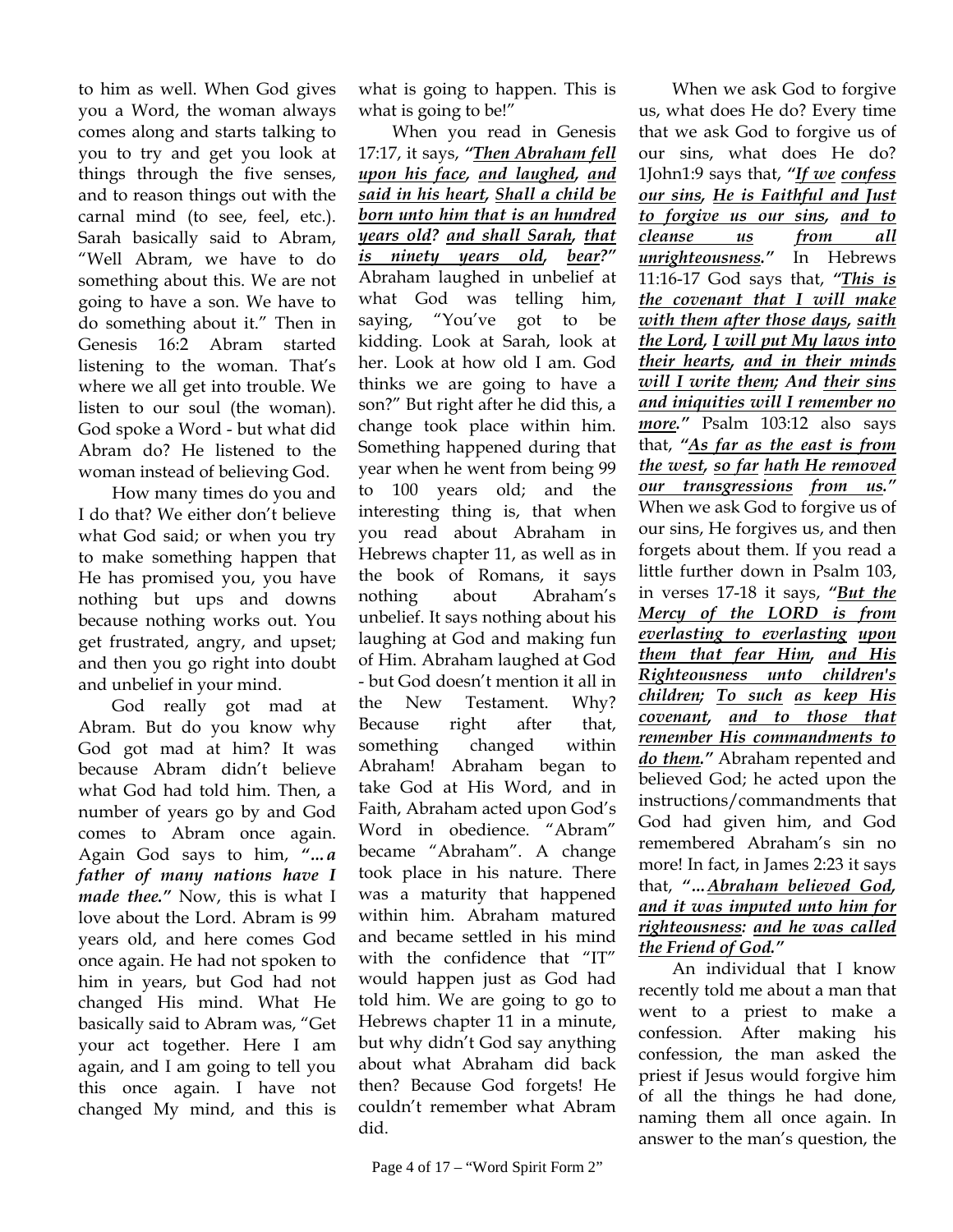priest said, "Well, I just want you to do one thing. When you go home, I want you to ask Jesus about all that. I want you to earnestly seek Him to see what He says." So the man went home and did what the priest told him to do. Do you know what Jesus told him? What do you think Jesus told this individual when he asked Him about what he had done? Jesus said, "I don't remember you doing that." Isn't that wonderful? It is important that you understand how much God Loves you, and how great His Mercy is - because God's "forgiveness" is "to forget!" When you ask Him to forgive you for something, He doesn't remember those things any more. Isn't that wonderful?

Words are very important, and the Lord is showing us two things. What God does when we get in the Spirit if He wants to bring change in the world, is He has us get quiet and go within where He is, so that His mind (the mind of Christ) can operate through us to send His thoughts out into creation to perform what He wants to do. Because when God sends His decrees out of Zion, "IT" cannot come back empty. Isaiah 2:3-4 says, *"…for out of Zion shall go forth the law, and from Jerusalem the Word of the LORD. And He shall judge among the nations, and shall rebuke many people…".* God also said in Isaiah 55:11 that every Word that proceeds out of His mouth will not return to Him void, but it shall accomplish that which pleases Him. **EVERY DECREE THAT HE MAKES OUT OF ZION** (out of you and me) **IS THE SPOKEN WORD OF GOD!** That spoken Word of God is a "THING" when "IT" goes forth; and "IT" will manifest in the natural how, and when God wants "IT" to. When God wanted something, He spoke "IT" into being. You also speak "IT" (His Word) with your mouth.

The Lord sent us over to the 7-11 Store where He would use us to, minister to the people there for nearly 14 years. We had not been there in a very long time, but when we use to go there, God would show us the needs and changes that needed to be brought in there. They needed new counters. They needed new coffee pots and coffee makers. They also needed mats for their feet to stand on, but the managers there just didn't care about the people who worked for them. Everywhere you go, you bring change because you are God's presence. You are God's spoken Word going forth. We would go in there and say, "You need new counters. You need new coffee pots. You need mats to go underneath your feet. You need all these things." Well guess what? "IT" took a long time, but what we had spoken had manifested there. Why? Because the Word was spoken! The Father saw what the need was; the Word was spoken; and when God chose to send us back there again, here in front of us were these big new long counters. They had brand new coffee pots and coffee makers, and even mats to go underneath their feet! Then they said to us, "Guess what? Even the bathroom has been changed. We changed even their bathroom. All the walls were changed. Everything had been changed except the sink, which was filthy dirty. I came right out and said, "You need one more thing. Why, would you do all that work to make your bathroom so beautiful, and then leave that ugly, filthy, dirty sink? You need a brand new sink!"

See what can happen when you speak the Word and allow God to speak through you (out of Zion)! When you allow those Words to go forth from within you, you must realize that those Words are literally coming out of the Spirit of God, and are not just something that is going to fall to the ground. Because "IT" is coming out of God's Spirit, "IT" is coming out of the mouth of God; and even though you might not see "IT" manifested right away, "IT" (that Word) will take on form and manifest in God's time!

**Hebrews 11:3** says, *"Through Faith we understand that the worlds* (more than one world) *were framed by the Word of God…".* You may be saying, "Do you mean, Sister Joyce, that we've got more than one world?" Yes! To give you an example of what this is saying: when God destroyed at the time of Noah, one age came to an end, and another age began. These different "ages" are "worlds". It says that, *"…the worlds were framed by the Word of God, so that things which are seen are not made of things which do appear."* Now we want to bring a balance here, because God wants you to have a balance: **if you can comprehend that God created everything and framed all the worlds and everything that exists and you see out there, by the Words that He spoke, and that those Words came forth out**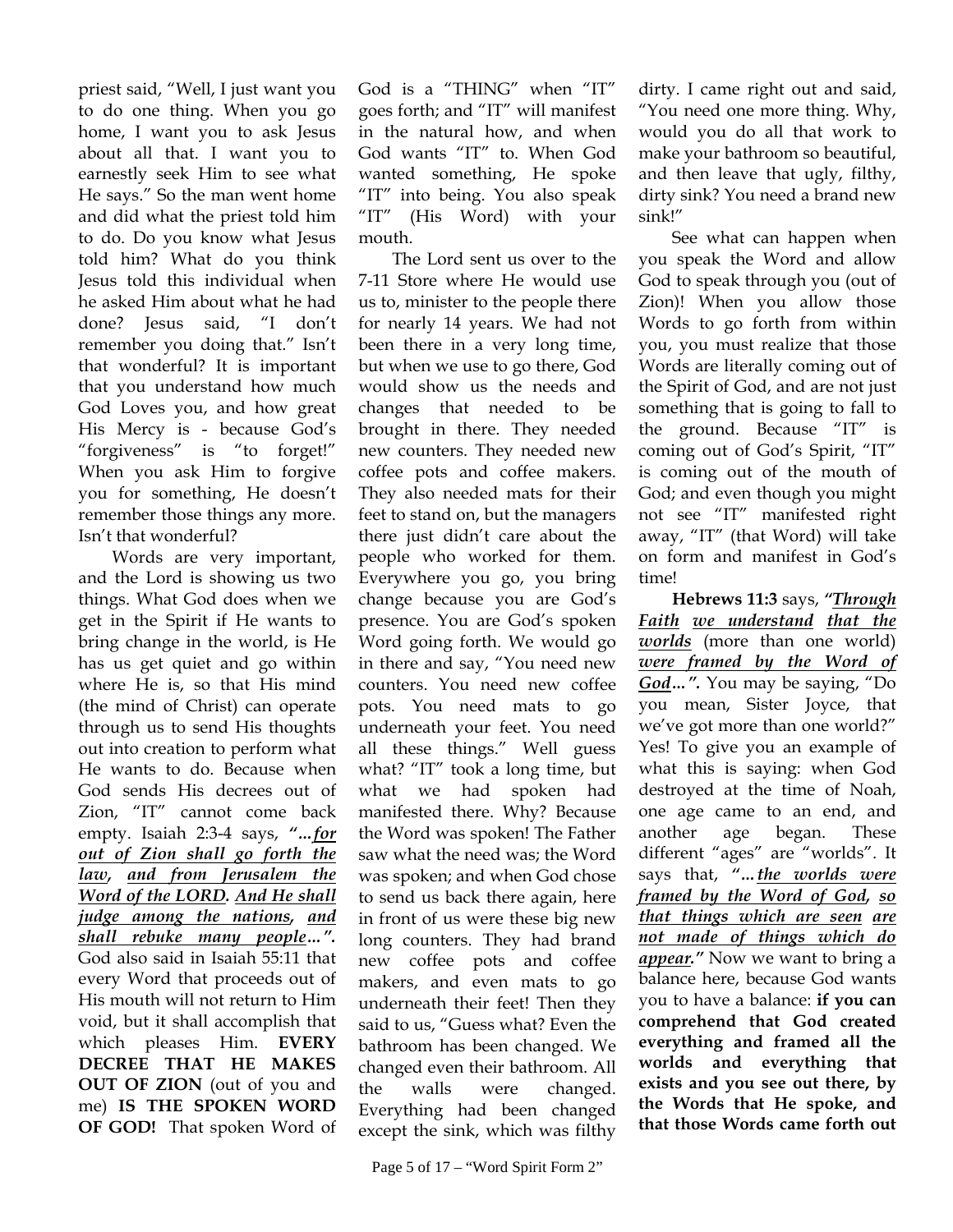**of His mouth; then you must also understand that your own words (the words that you speak forth) are also framing your world!** 

If you keep speaking negatively, saying this and that, and thinking that "it" (your words) just go out into the atmosphere and have no affect on anything – think again! Just because you don't see "it" or think anything about "it", does not mean that your words are not affecting anything. Because that negative word came out of your mouth, from your natural/carnal mind, "it" will fall to the ground. The ground is the flesh, and just as God said that His Word would not return to Him void, the words that you speak out of the carnal mind will come back to you as well. "It" will return to you, but Galatians 6:7 says**,** *"Be not deceived; God is not mocked: for WHATSOEVER A MAN SOWETH, THAT SHALL HE ALSO REAP."*

To bring a balance out of that, "Oh, Sister Joyce, do you mean to tell me that I have been victimized all of my life because of my words? Do you mean to tell me that I am suffering and going through the fire because of my words?" Some of the fire you are going through is because of your words. Some relationships where people don't get along are a result of the words that they speak to one another. The "words" that we speak affect the way we see one another. Jesus said in Matthew 12:36-37 (Amplified Bible), *"But I tell you, on the day of judgment men will have to give account for every idle (inoperative, nonworking) word they speak. For by your* 

*words you will be justified and acquitted, and by your words you will be condemned and sentenced."* To bring a balance here, Hebrews 12:9 says, "... our *God is a consuming fire."* God also turns up the heat! He turns up the fire to show you what is still in you that is not like Christ, and He is removing everything that offends the Kingdom of God. It is a process that we all must go through.

In Isaiah 46:10, God says, *"Declaring the end from the beginning."* Now God could have said, "Declaring the beginning from the end," but He didn't. He said, "I am declaring the end." Why? Because God was looking at the end result and speaking "IT" into being! **Everything that God spoke in the beginning was what He had predestined to be in His entire plan of reconciliation for all creation. He spoke "IT" in the beginning and finished "IT" on the cross**.

In Isaiah 46:10 God doesn't speak about the beginning, but instead is declaring the end, because God sees and is focused on the end result of everything. He doesn't see what is going on in the middle, because this is how God works. He doesn't get upset like people do. He doesn't get frustrated like people do, because He knows the end result of every individual's life. He knows the end result of all that He planned, and all He accomplished and set in His mind to do in the beginning. God knows the end result of the body of Christ. He knows the end result; that she will bear the Glory of the Lord, no matter what guck and mess we see right now. You need to read Revelations chapter 21 for

yourself. There He is declaring the end and not the beginning. That really jumped out at me.

Isaiah 46:10 God says, *"Declaring the end from the beginning, and from ancient times the things that are not yet done, saying, My counsel shall stand, and I will do all My pleasure:"* "Declaring the end from the beginning, and from ancient times the things that are not yet done…" He is going back to the beginning. "…from ancient times the things that are not yet done, saying, My counsel shall stand." I could jump for that one! Everything that God counseled within Himself, and everything that God has spoken – nothing can stop it! Even the kingdom of darkness that tries so very hard can not stop "IT", because everything that God spoke shall stand! *"My counsel shall stand…"***,** and continuing on in Isaiah 46:11, He says, *"…Yea, I have spoken IT, I will also bring IT to pass; I have purposed IT, I will also do IT.*" That is powerful! Can you get a little excited with me? He said, *"Yea, I have spoken it, I will bring it to pass, I have purposed it, I will also do it."* In other words, everything that you need, He has already done! All that God is waiting for, is for you to believe "IT", and for you to start to speak "IT", just like I spoke to you last week when I declared to you that God's Word is a sperm, and "IT" is a "HOLY THING". "IT" is an incorruptible seed that goes into your mind and into your heart!

"IT" goes into your mind, and "IT" goes deep into your heart as you meditate on "IT" - as you think about "IT", as you talk about "IT", and as you say what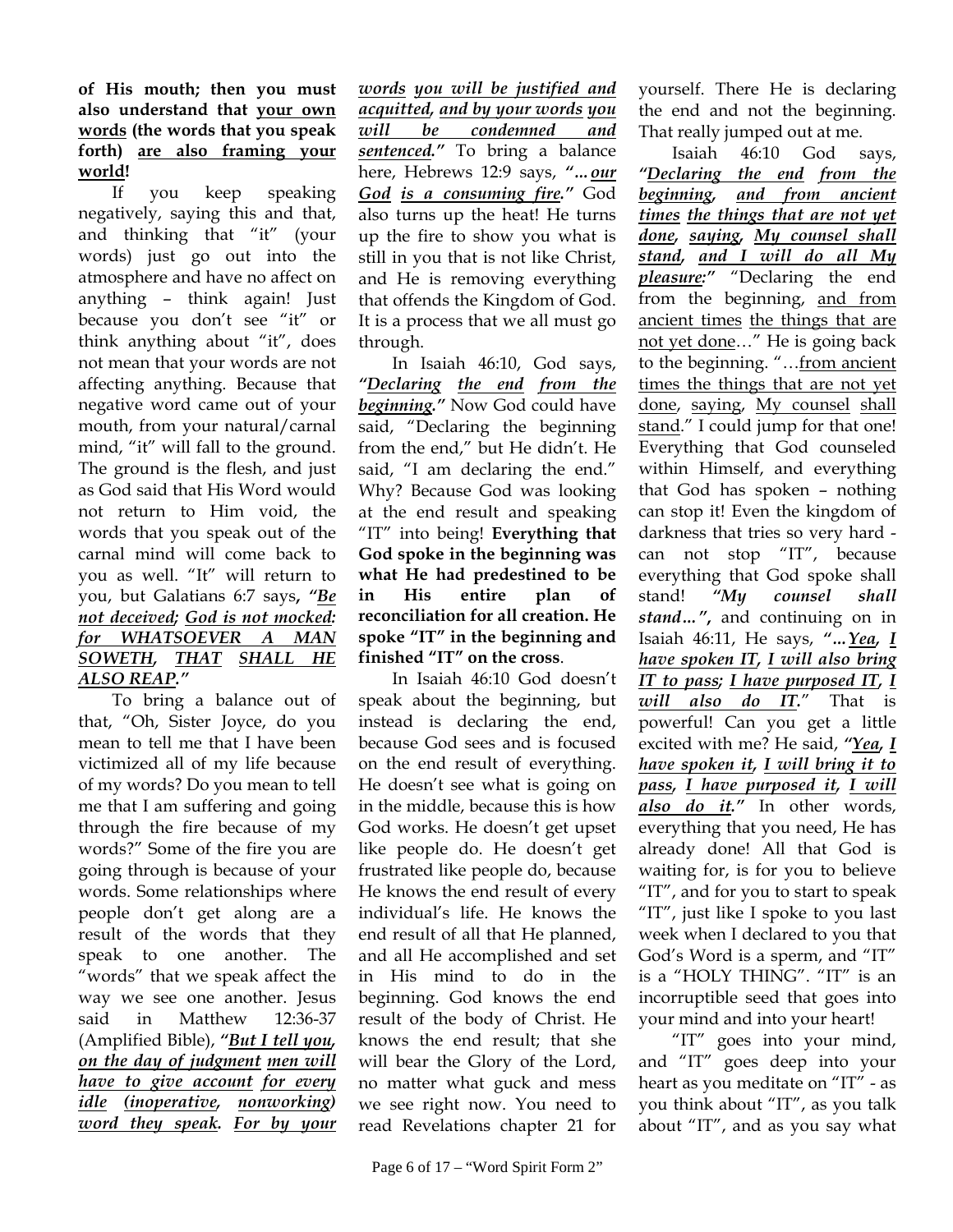needs to be said! God said that He would do "IT", and every thing that He purposed within Himself, He will do "IT"! He is just waiting for us to believe and to quit wavering back and forth! He is also waiting for us to understand that our "words" are very important! Far too often we still speak words that devour and corrupt that incorruptible seed. When we do this, our words cause it to falls to the ground, and we then have to ask God to forgive us and start all over again.

Let's go to Romans chapter 4 and look at Abraham for a minute. I want you to see that God had both forgiven Abraham, and forgotten about what he had done, because when you read here, there is no mention of Abraham's doubt and unbelief whatsoever. There is no mention of his laughing at God when God spoke His promises to him. Why? Because God forgave him and forgot about that! All God spoke of was Abraham's Faithfulness. Romans 4:17-22 says, *"(AS IT IS WRITTEN, I have made thee a father of many nations,) before Him whom he believed, even God, who quickeneth the dead, and calleth those things which be not as though they were. Who against hope believed in hope, that he might become the father of many nations, according to that which was spoken, So shall thy seed be. And being not weak in Faith, he considered not his own body now dead, when he was about an hundred years old, neither yet the deadness of Sara's womb: He staggered not at the promise of God through unbelief; but was strong in faith, giving Glory to God; And being fully persuaded that, what He had* 

*promised, He was able also to perform. And therefore it was imputed to him for righteousness."* 

**All God spoke of in Romans chapter 4, was of Abraham's state of being after he had repented and made the choice to by Faith, act upon the promises that God had spoken to him. God said that Abraham staggered not in unbelief, but was strong in Faith, and that he was** *"…fully persuaded that, what He had promised, He was able also to perform."* This is how Abraham became and overcame; and this is what God wrote about him Romans chapter 4. The good news as well is the fact that the Book of Acts is still not finished!

What is the Book of "Acts"? The Book of "Acts" is a representation of the works of God. The Book of "Acts" is a representation of God; His creative Word; and His Miracles that are continuing on in your life, as well as in the lives of others around the world today. You are His witnesses in the earth! "Acts" are actions, and you need to realize that all of your actions and all of your words are being seen by others, because you are His living epistles in the world.

It is very interesting because in Hebrews chapter 11 there is a hall of fame (some call this the Faith Chapter), and within it is written about some of those in God's Word who believed God, but have not yet receive the promise. In Hebrews 11:39-40 it actually says, *"And these all, having obtained a good report through Faith, received not the promise: God having provided some better thing for us, that* 

## *they without us should not be made perfect."*

Now I need to say this, because some of you get impatient when God doesn't do what you want Him to do, in the way, and time frame that you think He should. But as I said earlier, God is trying to get you out of the "realm of time" and "thinking about time," because His Kingdom is the Eternal realm, and in that Eternal realm there is no time! Just think about what all those written about in Hebrews chapter 11 went through. Some were cut to pieces; some were burned; some were shipwrecked; some were stoned, you name it - and still they had not received the promise. They are still waiting for the promise. Now just think about that for just a minute. They died believing in that promise, and the reason they had no fear of death was because of the promise that God had given them. They had no fear of going out there, because they were willing to die for their Savior. They got rid of that fear, and instead walked in Faith. They subdued mountains, and did all kinds of things through Faith; but they cannot receive the promise without you. God is trying to tell you not to be impatient.

When a trial comes along, that trial is doing nothing but one thing. It is perfecting you! Unless if God brings another trial into your life, you will not become perfect! That trial is the only way that He can work His patience into you. But if you hold fast in confidence, by Faith, everything that God has said, and promised to you with assurance - will happen. God is telling us to do it even to the very end. If God has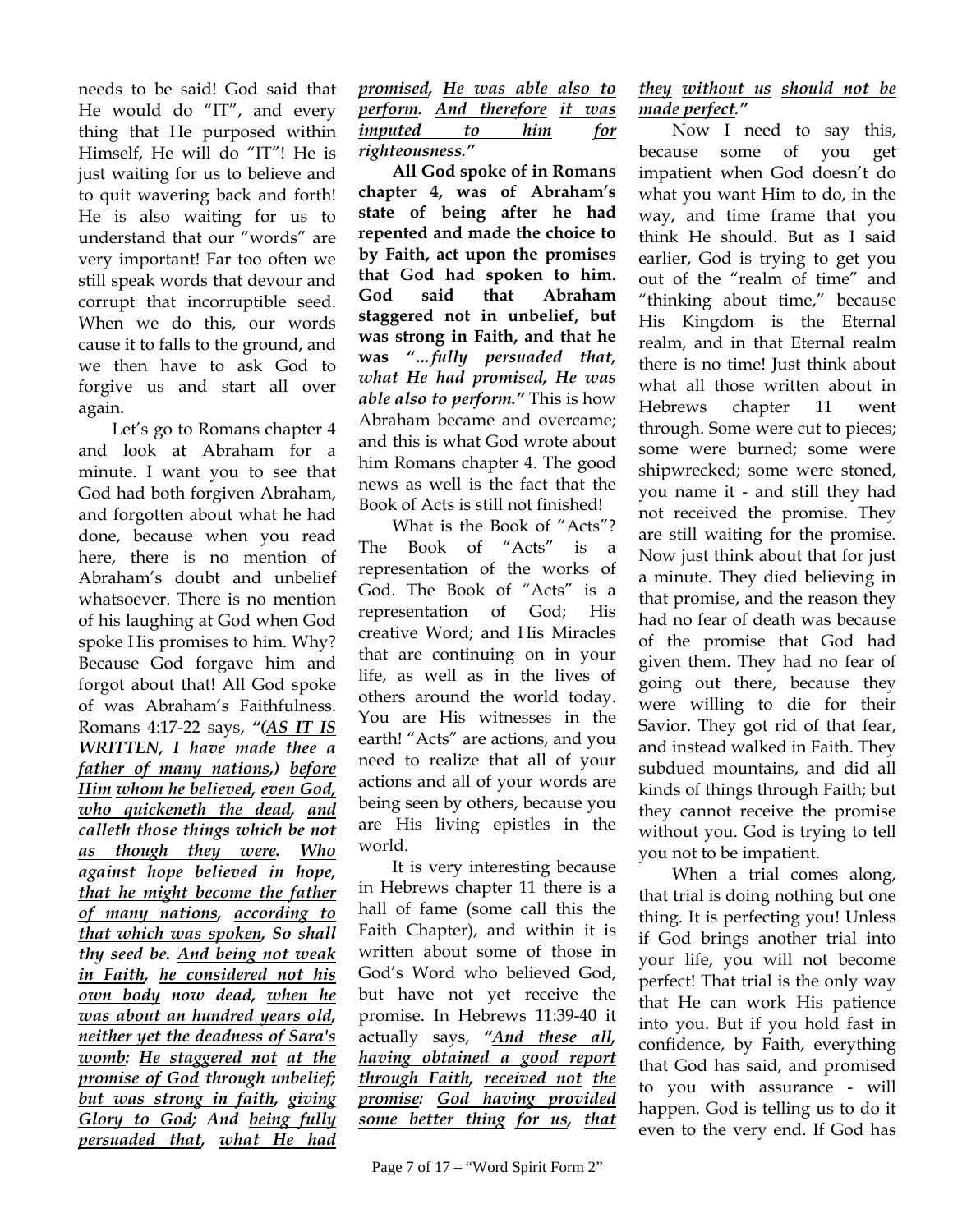promised you something, don't let "IT" go, because in James 1:12 He says, *"Blessed is the man that endureth temptation: for when he is tried, he shall receive the crown of life, which the Lord hath promised to them that love Him."*

I want to take you back to Romans 4:17 again, because there are some things I want to bring out quickly. *"As it is written, I have made thee a father of many nations, before Him whom he believed, even God who quickened the dead* (on both sides) *and He calleth those things which be not as though they were."* You know, that is why a lot of people think you are crazy. It says, *"He calleth those things even though they are not as though they are."* Every time that I have needed a healing in my body, the only way I got healed was by His Word! Not by people laying hands on me; but by His Word! Why? Because God wants us to meditate on His Word!

In Joshua 1:8 God says, *"THIS BOOK OF THE LAW SHALL NOT DEPART OUT OF THY MOUTH; but THOU SHALT MEDITATE THEREIN DAY AND NIGHT, THAT THOU MAYEST OBSERVE TO DO ACCORDING TO ALL THAT IS WRITTEN THEREIN: FOR THEN THOU SHALT MAKE THY WAY PROSPEROUS, AND THEN THOU SHALT HAVE GOOD SUCCESS."* God also said in Isaiah 59:21, *"As for Me, THIS IS MY COVENANT WITH THEM, saith the Lord; MY SPIRIT IS UPON THEE, AND MY WORDS WHICH I HAVE PUT IN THY MOUTH, SHALL NOT DEPART OUT OF THY MOUTH, NOR OUT OF THE MOUTH OF THY SEED, NOR OUT OF THE* 

*MOUTH OF THY SEED'S SEED, SAITH THE LORD, FROM HENCEFORTH AND FOR EVER."* Why is He saying this? Even in Psalms 63:5-6 David wrote, *"My soul shall be satisfied as with marrow and fatness; and my mouth shall praise thee with joyful lips: WHEN I REMEMBER THEE upon my bed, and MEDITATE ON THEE in the night watches."* Even in the night watches David meditated on the Word, and that's what you have to do when you have a nighttime. When you have problems and things aren't working the way you think, you need to start asking God, "God, what do you have to say about this? What does your Word say about this?" Then what ever God speaks to you you need to meditate on that Word!

Then if someone comes up to you and asks how you're doing, you can speak the Word. To give you an example: some people are aware of some of the things I've been going through in my body, and when I'm talking to them I could tell them about my pain, and about my feelings and all that I go through; but when they ask, "How are you doing?" I say, "I'm good." You may be saying, "But, Sister Joyce, you're lying when you say that." No, I'm not, because the Word says in Romans 8:28 that, *"…ALL THINGS WORK TOGETHER FOR GOOD to them that love God, to them who are the called according to His purpose*." Therefore whatever is going on in my body, and whatever is going on in your circumstances - **if you love Him, all things are working together for your good!** It doesn't mean that you are not telling the truth.

The Lord is saying that we need to, "Look at Paul, and all that he went through." If you go to 2Corinthians 4:8-10, Paul says, *"We are troubled on every side, yet not distressed; we are perplexed, but not in despair; Persecuted, but not forsaken; cast down, but not destroyed; Always bearing about in the body the dying of the Lord Jesus, that the Life also of Jesus might be made manifest in our body."* He talks about the fact that he was troubled on every side, yet not distressed; perplexed, but not in despair. He is describing every thing that he was going through; he was talking about it (and there are times when you can talk about it), but for each thing that he described, he also quickly had a Word that covered the bases of what he was saying. He said, **"***Persecuted, but not forsaken; cast down, but not destroyed*…". He always had a positive word that followed. He was looking for the good in his circumstances, and he declared them knowing that all those things were working for the good. Do you understand what I am saying?

It's like if I have a real bad flu or a cold, and am up here coughing and blowing my nose with a high fever, and then someone comes up and asks, "How are you doing? Looks like you've got a cold." I would say, "No, I don't have a cold." Looking on with only their five senses, they would say, "That's a lie." But in Christ I know that it's not true. Yes, it might look like I have the flu or a cold; and the symptoms might be there; but I'm sending it to another port." Do you understand what I am saying? Paul described his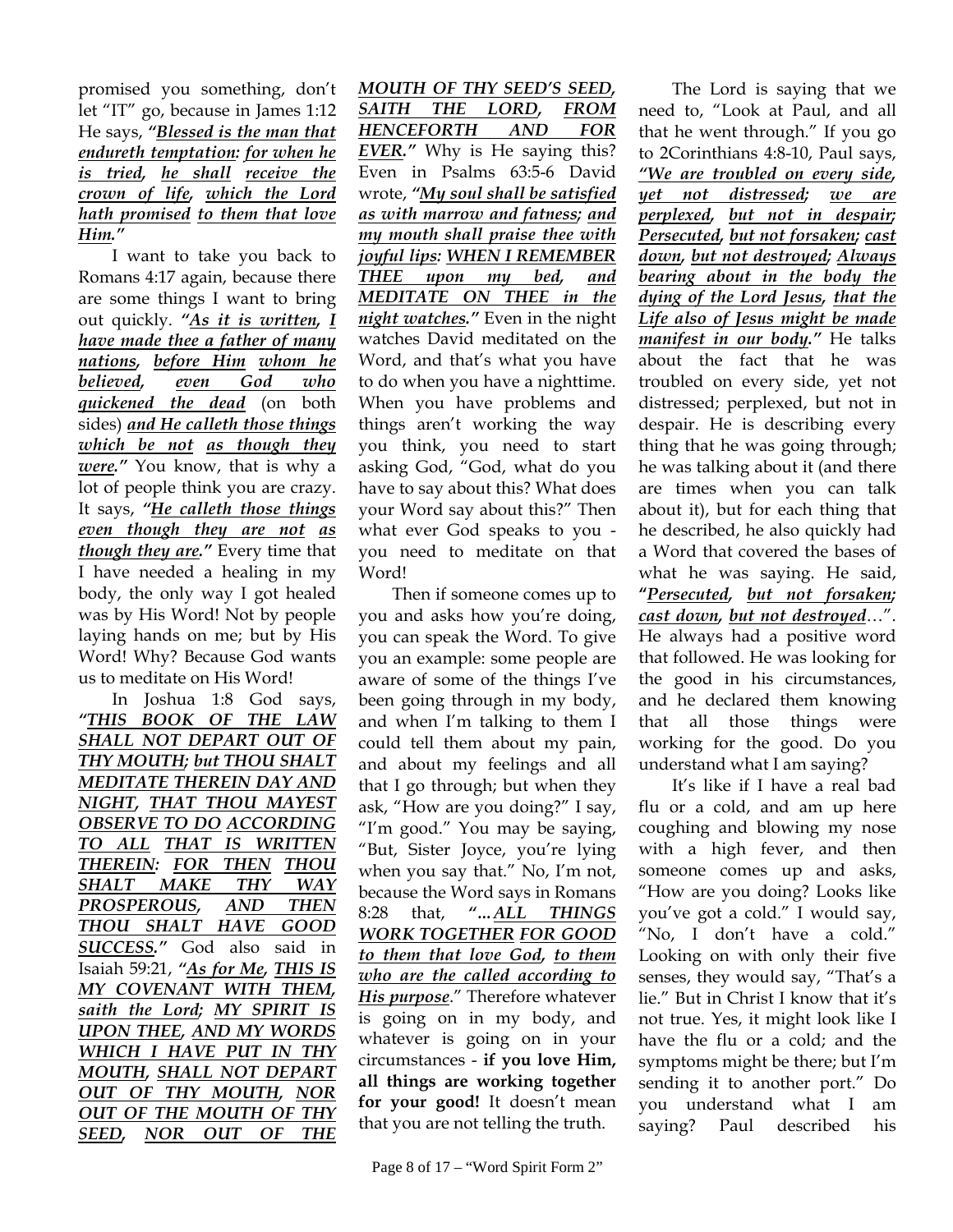situations as looking one way in the natural, but then in Christ he only saw the good and declared that to be the case.

Then in verse 18 Paul goes on to say, *"While WE LOOK NOT AT THE THINGS WHICH ARE SEEN, BUT AT THE THINGS WHICH ARE NOT SEEN: for THE THINGS WHICH ARE SEEN ARE TEMPORAL BUT THE THINGS WHICH ARE NOT SEEN ARE ETERNAL."* In the verse before this, Paul said, *"For our light affliction, which is but for a moment…".* You see, everything that you are going through is just for a moment. Now I know that you are going to argue with God over that one, because it certainly doesn't look, or feel like a moment. Sometimes that moment seems like a very long time. One time I said to God, "It took 25 years! You've got to be kidding! 25 years, God! That's not a moment." But then He spoke to me and said, "Joyce, My time is not your time; and what I was doing all that time, was working longsuffering in you. I was working patience in you. I was teaching you how to bless your enemies. I was teaching you how to forgive and forget."

You need to understand that if you want something from God, you cannot be like an elephant and remember everything that he, or she, or they did to you! I have learned that if I keep on talking about whatever happened in the past, I am recreating that same kind of thing that happened to me back there. Paul wrote in Philippians 3:13-14, *"Brethren, I count not myself to have apprehended: but this one thing I do, forgetting those things which are behind, and reaching forth* 

*unto those things which are before, I press toward the mark for the prize of the high calling of God in Christ Jesus."* He's saying, "I do one thing. I forget those things that are behind me." Every day that you get up, you are to get up with the attitude of, "I forget what happened yesterday, and I'm pressing on towards the mark for the prize of the high calling of God in Christ Jesus." Do you understand what we are saying here? You need to forget and let go of what happened yesterday, or weeks ago, or months ago, or years ago - unless if "IT" is something that came out of Spirit of God and "IT" brought Life and victory to you, in God's Love. That's what you hold on to. Anything else that happened to you, you need to forgive, forget, and put it into the sea of forgetfulness. Then when you least expect it, the Lord will bring that person (or persons) right up to your face. He does this a test to show you where you are at, and to see what you will do.

To share with you an example of something that took place in my own life, (and this is ancient history now), but I remember an incident where I had loved a person for many years, and I forgave them, and forgave them, time after time. Then one day I said to God, "Can I just tell him off? Can I just tell him? God, please let me tell him?" Well right then that person came up to me. I wanted to say something; and was going to say something to them, but could not. Every time I tried to get a word out, I got stuck and couldn't say a word. Finally, I could not believe what came out of my mouth. I said, "Thank you! Thank you for

everything that you did to me. I thank you; because what you meant for evil against me, God meant it and used it for good. You were an instrument in my life."

You see, *"*…*forgetting those things which are behind, and reaching forth unto those things which are before, I press toward the mark for the prize of the high calling of God in Christ Jesus."* Right now God is pressing His people. He is pressing His Sons. God is putting pressure on you to make you stronger, so *"…that you may be able to withstand in the evil day, and having done all, to stand…"* (Ephesians 6:13), no matter what comes in your life!

In Romans 4:19 it says this about Abraham: *"And being not weak in Faith...".* Are there times in your life when you are weak in Faith? Sometimes things come your way in the form of infirmities, or pains, or other things that hit you really hard, and when they do, sometimes it is really hard to even believe at that moment? The reason why is because what ever you focus on and give your attention to, whether it be a thing, a person, or situation in your life (what ever it is) becomes a god to you, and it separates you from the Lord. It's true! But in the case of Abraham it says, *"…And being not weak in Faith, he considered not his own body*.*"* Abraham had finally come to the place where he wasn't wavering back and forth, because you see, the Word says in James 1:6-8, *"…let him ask in Faith, nothing wavering. For he that wavereth is like a wave of the sea driven with the wind and tossed. For let not that man think that he shall receive any thing of the*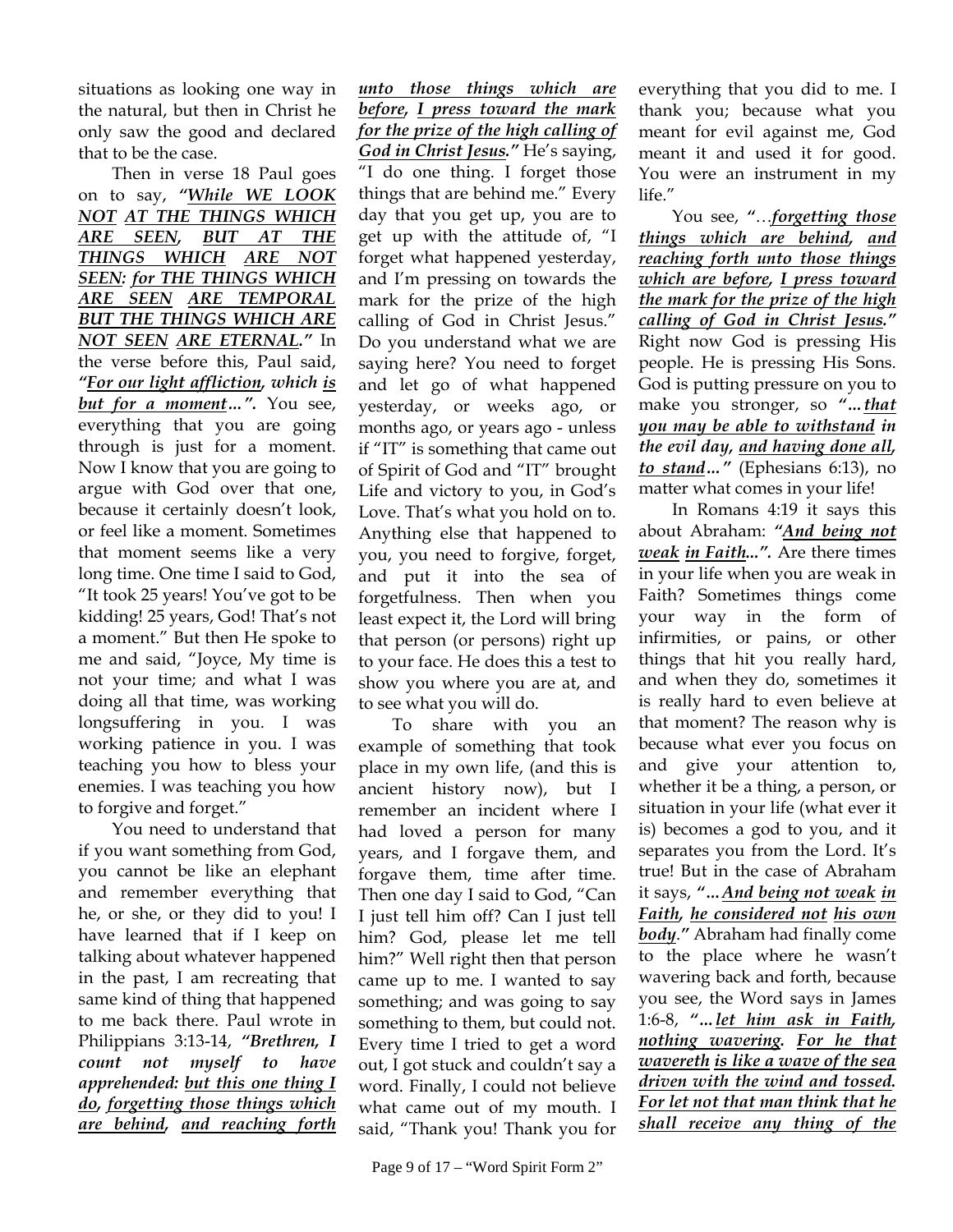*Lord. A double minded man is unstable in all his ways."* In other words, as long as you walk in unbelief and are double minded, no individual can receive from God. This is a profound statement, because Abraham had wavered in unbelief and double-mindedness. He even laughed at what God had spoken to him, but God did not remember this where Abraham was concerned. Why didn't He? Because of the great change that took place within Abraham during that year when he went from being 99 years of age to 100. He repented and chose to act upon the Word that God had spoken to him. *"And being not weak in Faith, he considered not his own body."*

 In other words, Abraham quit going by his feelings and natural sight. He quit thinking, "Well, you know – I'm going to be 100 years old." He quit thinking about what seemed to be impossible to the carnal mind and his five senses, and he started thinking about the fact that all things are possible in God - that, "What God has promised, He is able to do." Abraham got his eyes off of himself, and back on the Word that God had spoken to him. When he did this, Abraham had a son!

It said, *"And being not weak in faith, he considered not his own body now dead when he was about an hundred years old…".* So when Abraham was laughing at God in unbelief, he was in his 99th year, *"…about an hundred years old…neither yet the deadness of Sarah's womb***."**  Abraham forgot about those things and put them behind him, saying to himself: "I'm not going

to think about her problem any more. I'm not going to think about how she looks. I'm not even going to think about how old she is. I'm not going to consider the condition of my body, and I'm not going to consider hers. God is who He is!" *"He staggered not at the promise of God."* An individual that goes with the waves is still staggering. One day they are rejoicing because they believe God! But then the next they're in doubt and unbelief again.

Have you ever noticed that when God makes a promise to you and you start pressing in - all hell breaks loose around you? God will tell you that something will either be, or go a certain way; but then everything that comes your way is the opposite of what He said? Every single time, we'll believe at first, and say, "I know that you are going to do it, Lord. I thank you Lord for your promise. I thank you Lord that you are healing me right now. I thank you God." Then the next day – WHAM! BOOM! What ever it is you need, you get hit with something else. Then you stumble and stagger because you are not strong in Faith. You get weaker, and you're not confident. People can hear it in your voice when you're talking. Then they hear you start talking about all your symptoms and everything that's going on in your situation or circumstances. Now you are not to deny it, but you need to get to the point where you are not feeding it. Do you understand what I am saying?

Some sicknesses come from our generations. Some sickness comes from negativity. No matter what our need or circumstance is

- everything in our life that we have need of, has already been provided for by Christ, in God! There are also a lot of things that we have been exposed to and subjected to; pressures and stresses from some of the things we have gone through in our life, and some of these things can cause diseases in our bodies as well.

If you aren't receiving anything from the Lord, then possibly you haven't forgiven someone that you need to forgive. You see, you are not going to receive whatever it is that you need until you have forgiven them. That's what the Word says. If you read in Mark 11:24-26, Jesus says, *"Therefore I say unto you, WHAT SOEVER THINGS YE DESIRE, WHEN YE PRAY, BELIEVE THAT YE RECEIVE THEM, and ye shall have them. AND WHEN YE STAND PRAYING, FORGIVE, IF YE HAVE OUGHT AGAINST ANY: that your Father also which is in heaven may forgive you your trespasses. But if ye do not forgive, neither will your Father which is in heaven forgive your trespasses."*

You see, God doesn't go by how great you are, or how many times you praise Him, or even by how much you love Him; no, God goes by His Word and the Spiritual laws that He created within IT. He goes by what He has said in the Word. He is watching and looking and waiting to perform "IT". Philippians 1:6 says, *"Being confident of this very thing, that He which hath begun a good work in you will perform IT until the day of Jesus Christ."* He wants to perform "IT", but sometimes we hold "IT" up. He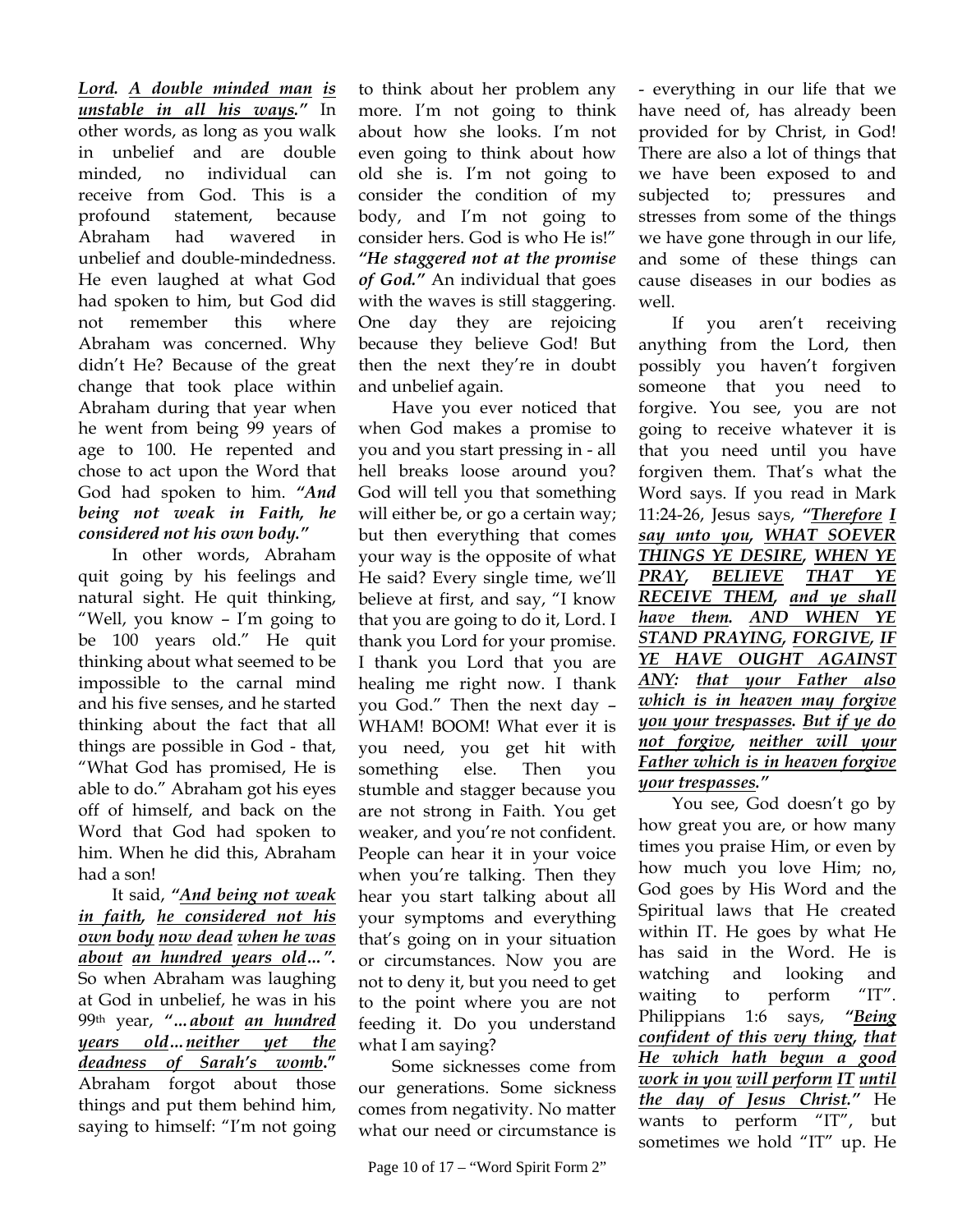still has to work some more things into us, and He has a timing to bring you out. He has His own way of releasing you in His time. We are trying to bring a balance here. Okay?

 Roman 4:20-21 says that, *"He staggered not at the promise of God through unbelief; but was strong in Faith, giving Glory to God…".* Abraham was praising God. *"…And being fully persuaded that, what He had promised, He was able also to perform."* He had to totally get out of himself (his ego and pride), and say, "Hey, there is absolutely nothing I can do about this. God has promised this. Okay God, you perform "IT", and I am not going to beg you any more. I am not going to cry out to you any more for "IT", because you have already given "IT" to me."

Do you see that we are the ones who have to bring "IT" in, by Faith? To show you the importance of Faith, do you remember the man who had a son that was possessed by a spirit that was constantly throwing him into fire and water, and tormenting him in his mind? (That's in Mark chapter 9.) Sometimes there are things that you have asked God to do, but they have not been fulfilled yet. But what you have to realize is that you play a very important part in what God wants as well; and the most important thing is, He wants to be number one in your life. He wants to be your First Love and to have a Love affair with you! He wants a deep relationship with us. And it says that this man is explaining to Jesus in Mark 9:22 that, *"And ofttimes it hath cast him into the fire, and into the waters, to* 

*destroy him: BUT IF THOU CANST DO ANY THING, HAVE COMPASSION ON US, AND HELP US."* The man was saying, **"**Lord, Lord, have compassion on us." There are also times that we talk to Jesus and say, "Lord, how long? How much longer, Lord? I thought that you were a Jesus of compassion. Why aren't you having compassion on us and answering our prayers? When are you going to do something, Lord?" Did Jesus move on what that man said? No! Do you know what He did? You see, the man was trying to put it all on Jesus and trying to get Jesus to do something; but what Jesus did, was He put the responsibility of it back on that man. In verse 23, *"Jesus said unto him, IF THOU CANST BELIEVE, ALL THINGS ARE POSSIBLE TO HIM THAT BELIEVETH."* In other words, "Whatever you believe shall be done." But then the man began to cry, and in verse 24 it says, *"And straightway the father of the child cried out, and said with tears, Lord, I believe; help thou mine unbelief."* He was saying, "Lord, I believe; but help me with my unbelief. I believe in you, Lord, but help me in those areas where my faith is not what it should be; in those areas where I still waver and doubt." That is the prayer for all of us!

When you are having trouble believing, you need to ask God to help you. You also need to go back and get that Word like He commanded Joshua to do. In Joshua 1:7-8 He said, *"Only be thou strong and very courageous, that thou mayest observe to do according to all the law, which Moses My servant commanded thee: turn not from it to the right hand or to the left, that thou* 

Page 11 of 17 – "Word Spirit Form 2"

*mayest prosper whithersoever thou goest. This book of the law shall not depart out of thy mouth; but thou shalt meditate therein day and night, that thou mayest observe to do according to all that is written therein: for then thou shalt make thy way prosperous, and then thou shalt have good success."* He said, "Joshua, whatever you put your hands to, you will prosper; but in order for this to happen there is something that you must do. You must never let My Word depart out of your mouth; and you must meditate on "IT" day and night, because through that meditation you will become "IT"." God told Joshua that he would prosper if he meditated on His Word both day and night, but when Joshua sent 3,000 men of Israel from Jericho to attack Ai, the men of Ai slaughter 36 men of Israel and chased the rest away. It wasn't because of anything that Joshua did - but because of one man.

Now there have been times in my life and in your life with our own families, and we have suffered because of something that someone else in our family is doing in disobedience to God, and that something can also hinder what He wants to do. In the case of Israel, they went to do battle and lost. So Joshua asked God, "What's happened? Why didn't You perform and give us the victory?" God told him, "Sin is in the camp. One individual has brought this on you." Do you see how important the body is? Do you see how important the entire body of Christ is? You see, the kingdom of darkness doesn't want you to see or to understand this. The kingdom of darkness wants you to keep on going with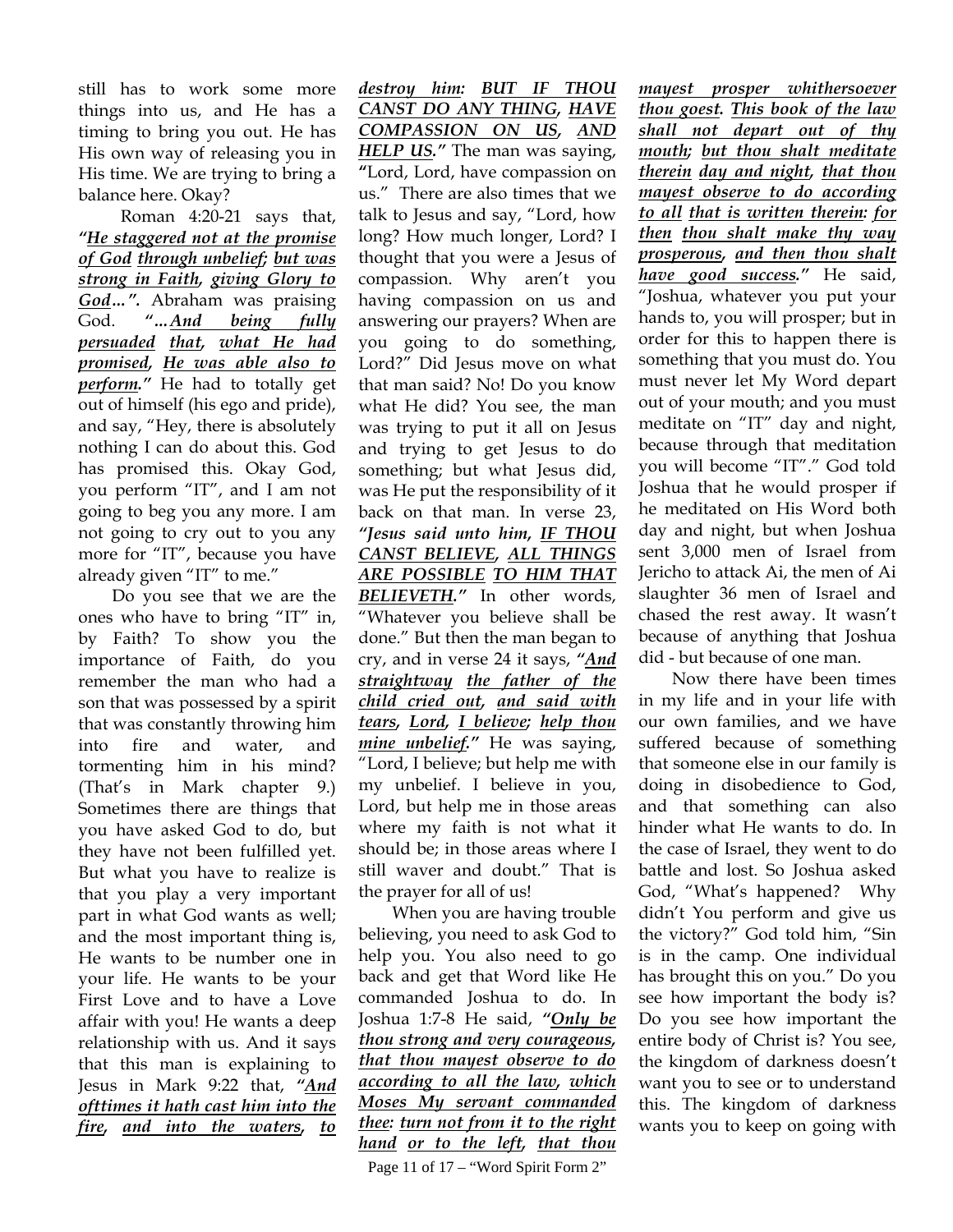the flow of negativity, because it knows that when you do, it keeps strengthening the kingdom's of this world.

Jesus had this understanding, and I want to talk about Him for a minute. What I get so excited about is the fact that it was God's good pleasure to give Jesus the fullness. He is the first Son among many brethren, and God was in Him. He was called "Immanuel": God with us. *"…the Word was made flesh, and dwelt among us…"*, and He is in you. God is in you! Jesus said, *"I AM THE WAY, THE TRUTH, and THE LIFE."* He was saying, "I am the example! I am the pattern. Follow Me. Follow the way I do things." And guess what Jesus did? He spoke to the "fever". He spoke to "spirits". He spoke to the "unclean spirits". He spoke to the "diseases". Why? Because He knew that they were "things", and He knew that what He had within Himself, was greater than the things that were in the bodies of the people. Can you hear what I am saying? What Jesus had/has, was and is greater than what man has in the world; and because He lives in you, what you have is greater than any bomb that man is trying to create today. What you have is greater!

In the beginning God created something out of nothing but Himself. Why? Because nothing existed outside of Himself, and He did so by speaking "IT" into being! He is still creating through you and me today by speaking His "Word" through us; but what He is trying to get you and me to do, is to come into a place of discipline. Why? Because we are in the Kingdom of God! What God wants is for His Word to

govern your life; not your emotions, feelings, and five senses like rest of the world. He wants His Word to govern your life, and He wants you to have that understanding.

Jesus had many disciples following Him, but when He really got to the nitty-gritty, pretty much all but the 12 whom He had chosen left Him. John 6:53-66 says, *"Then Jesus said unto them, Verily, verily, I say unto you, Except ye eat the flesh of the Son of man, and drink His blood, ye have no Life in you. Whoso eateth My flesh, and drinketh My blood, hath eternal Life; and I will raise him up at the last day. For My flesh is meat indeed, and My blood is drink indeed. He that eateth My flesh, and drinketh My blood, dwelleth in Me, and I in him. As the Living Father hath sent Me, and I live by the Father: so he that eateth Me, even he shall live by Me. This is that bread which came down from heaven: not as your fathers did eat manna, and are dead: he that eateth of this bread shall live for ever. These things said He in the synagogue, as He taught in Capernaum. Many therefore of His disciples, when they had heard this, said, This is an hard saying; who can hear it? When Jesus knew in Himself that His disciples murmured at it, He said unto them, Doth this offend you? What and if ye shall see the Son of man ascend up where He was before? It is the Spirit that quickeneth; the flesh profiteth nothing: THE WORDS that I speak unto you, THEY ARE SPIRIT, and THEY ARE LIFE. But there are some of you that believe not. For Jesus knew from the beginning who they were that believed not, and who should* 

*betray Him. And He said, Therefore said I unto you, that no man can come unto Me, except it were given unto him of My Father. From that time many of His disciples went back, and walked no more with Him."*  What He was saying is, *"if you eat of My flesh"* (He was not talking about eating a cracker), the Spiritual meaning of what Jesus was saying is, "My flesh is the Word." *"…the Word was made flesh and dwelt among us…".*

What Jesus was telling them (and us) was, "I don't want you to eat the traditions. I don't want you to eat of Babylon. I want you to come out of the systems and traditions of man and the world, and for you to follow Me!" That's what He is telling the disciples, "I want you to eat My Word, because My Word is the bread of Life. "IT" is substance. "IT" is literally the substance of God. "IT" is the sperm - that incorruptible seed that comes out of the Father that no man has ever contaminated." Jesus said, "If you eat "IT" (notice that He said "eat" and not hear) – Faith does come by hearing (*"…Faith cometh by hearing, and hearing by the Word of God")*, but after you hear it, you also have to eat "IT", digest "IT", and let "IT" become a part of you! "IT" has to go deep into your heart, and from there "IT" goes out and brings Life to the whole body!

He said, *"…Whoso eateth My flesh, and drinketh My blood…".* To drink of His blood, means to drink from the same cup of sufferings as Christ. This was also what Jesus was saying to the two sons of thunder (James and John) in Matthew 20:22,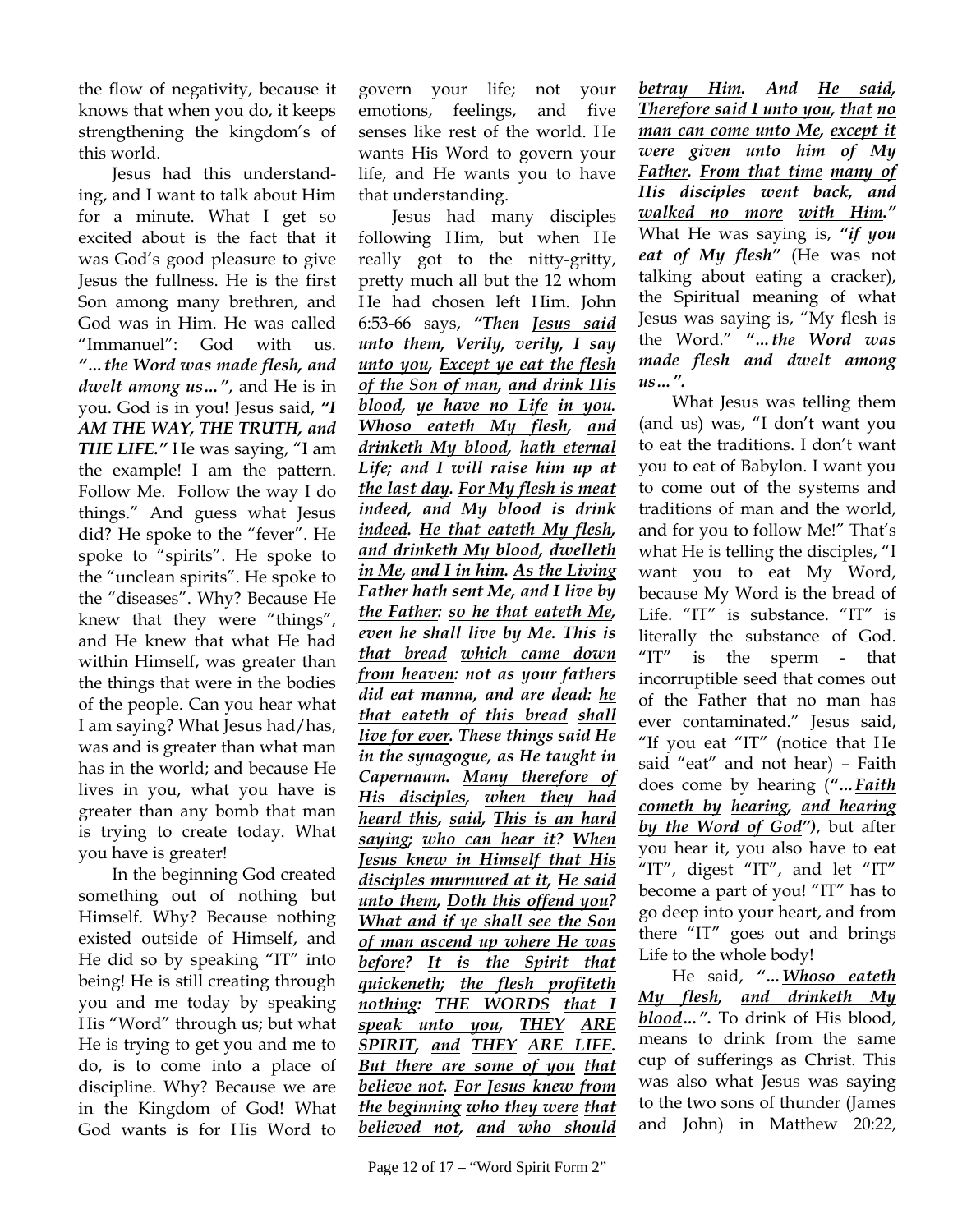## when He asked, *"…Are ye able to drink of the cup that I shall drink of, and to be baptized with the baptism that I am baptized with?"*

As well, in Genesis 44:2 Joseph did not give the cup to just anybody. He spoke to his steward and said, *"And put my cup, the silver cup, in the sack's mouth of the youngest, and his corn money. And he did according to the word that Joseph had spoken."* Why? Because he understood what "the cup" meant! "The cup" represented Joseph's own sufferings - all that he had to endure and experience in his life before coming to the throne. People (including Joseph's own brothers) hated him because he not only wanted to, but because he did obey God. God set Joseph upon the throne, and gave him a Word and an incorruptible seed to feed the people in their darkest hour back then. He gave that cup to Benjamin, and in doing so, he was saying just as Christ is saying, "Are you willing to follow Me? Are you willing to walk in My footsteps? Are you willing to be persecuted for My Name's Sake? Are you willing to be hated like Me because of My Truth and what I stand for?"

In Matthew 19:28 Jesus goes on to explain to the twelve disciples who left all to follow Him. *"And Jesus said unto them, Verily I say unto you, That ye which have followed Me, in the regeneration when the Son of man shall sit in the throne of His Glory, ye also shall sit upon twelve thrones, judging the twelve tribes of Israel."* He is very clearly saying, "If you do this, you will sit with Me and My Father at the throne and reign with Me."

Do you understand that if the Words that came out of your mouth were God's Words all of the time, that "IT" would have an affect on the body? Immortality! As you are eating "IT" and speaking "IT", you are also becoming "IT"! This means that a change or transformation must also begin to take place within the body. As you do these things, "IT" has to have an affect on your body. That is why God is not doing certain things in your life right now, because He is trying to get you to grow up and take hold of this "THING" and walk "IT" out. He wants you to walk "IT", to talk "IT", to think "IT", and speak "IT", because His Words are not after the flesh - "THEY" are Spirit and "THEY are Life!

 In John 6:63 (Amplified Bible) Jesus said, *"It is the Spirit Who gives Life [He is the Lifegiver]; the flesh conveys no benefit whatever [there is no profit in it]. The Words (Truths) that I have been speaking to you are Spirit and Life."* He was telling His disciples, "You know boys, the Words that I speak are not flesh and they do not come out of the carnal mind. The flesh cannot accomplish or produce anything. Right now, every word that comes out of your mouth profits nothing and falls to the ground; but My Words come out of the Spirit and produce Life. And except you eat my flesh and drink my blood; unless if eat My Word and let "IT" become a part of you; unless if you follow after Me and partake of My sufferings as well, you will have no Life in you, and what you are doing will never produce any Life either."

Many said, "This is a hard thing. This is a hard thing. Who can hear it?" Why? Because "IT" meant "discipline"; "IT" meant God governing their lives. "IT" meant following Jesus Christ and the pattern that He had revealed to them. They said, "This is a hard thing." But it also says that, "*Jesus knew from the beginning who they were that believed not, and who should betray Him."* 

Jesus never said that "IT" was easy; He said that there are two paths set before us. He said in Matthew 7:13-14. *"Enter ye in at the strait gate: for wide is the gate, and broad is the way, that leadeth to destruction, and many there be which go in thereat: Because strait is the gate, and narrow is the way, which leadeth unto Life, and few there be that find it."* One way is the broad way of the world, which leads to destruction and death; and the other is the narrow path of the Spirit of God, and this path leads to Life! "IT" is the Way, the Truth, and the Life! Eternal Life!

We have to come to the realization of where we are truthfully living. Are you living in the Kingdom, and is your conversation of the Kingdom of God? Or, are you living in the ways of the world, and is your conversation of the world? We are not saying for you to deny or be ignorant of what is going on in the world around you. That is not what we are saying here, because the fact of the matter is, God is telling us to continue to pray for our country and for our government. In 1Timothy 1:1-4 it says, *"I exhort therefore, that, first of all, supplications, prayers, intercessions, and giving of thanks, be made for all men;*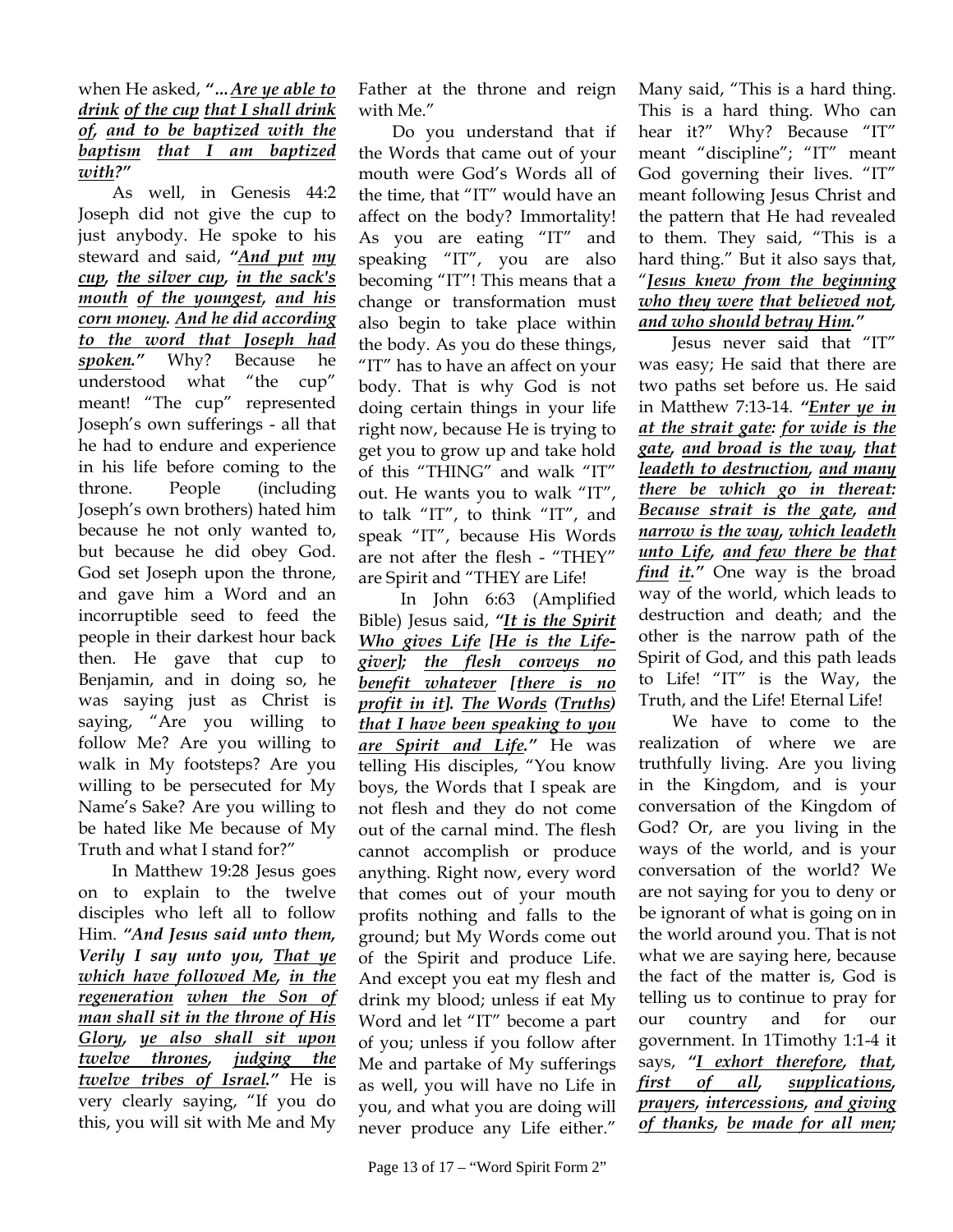*For kings, and for all that are in authority; that we may lead a quiet and peaceable life in all Godliness and honesty. For this is good and acceptable in the sight of God our Saviour; Who will have all men to be saved, and to come unto the knowledge of the Truth."* It is vitally important! Our country needs intercessory prayer from all the body of Christ in this hour, because prayer changes things! When our nation repents; and if all the Christians would turn from their wicked ways and obey the Lord, God would move once again, just like He did in Nineveh. This is the reason why He has put such urgency within our hearts to get in Spirit when ever He tells us and to intercede for our country.

You know, you can sit there and say, "Well, I have heard these things before! Sister Joyce has told us these things before." But you know what? You are going to hear "IT" again, and again, until you get a hold of "IT" and walk "IT" out; because the Lord let me know that our getting hold of this is what will take us up in the next level/realm in Him, and that this is what He is trying to bring us into.

I want you to look at something very closely in John 12:49-50. I want you to read this and really meditate on it, because none of us have come to this place yet; where like Jesus, every Word that we speak is Spirit! If you had come to that place, then ALL that God is in your life would be made manifest openly. Jesus said in John 12:49-50, *"For I HAVE NOT SPOKEN OF MYSELF; but THE FATHER WHICH SENT ME, HE GAVE ME* 

*A COMMANDMENT, WHAT I SHOULD SAY, AND WHAT I SHOULD SPEAK. And I KNOW THAT HIS COMMANDMENT IS LIFE EVERLASTING: whatsoever I SPEAK THEREFORE, EVEN AS THE FATHER SAID UNTO ME, SO I SPEAK."* The reason why Jesus was given so much power and authority in that hour: was so that the Father could accomplish all that He wanted to do through Him. It says in Hebrews 5:5 that, *"Though He were a Son, yet learned He obedience by the things which He suffered; And being made perfect, He became the author of eternal salvation unto all them that obey Him…".* Jesus learned obedience through the things which He suffered, but God didn't mention any of the little mistakes that He might have made while growing up. Then, sometime after He had come to maturity and perfection at the age of 30, Jesus declare that, *"…I have not spoken of Myself...".* That really jumped out at me. Do you know what He is saying here? "I never spoke My own mind. I never spoke what I thought about anything. I never spoke any word that was about My opinions or how I felt about anything." He said this: *"For I have not spoken of Myself…"*. So if He didn't speak from His own mind, then what exactly did He speak? He said, *"…but the Father which sent Me, HE GAVE ME A COMMANDMENT, WHAT I SHOULD SAY, AND WHAT I SHOULD SPEAK."* 

Page 14 of 17 – "Word Spirit Form 2" Some of us have got a lot of work to do in this area of our life - including me! Maybe you don't see it the way I do, but when I was reading "IT", "IT" really jumped out at me. The reason why Jesus had the Power He did, and the reason why He was able to perform all that He did, was because once He had come to that place of Maturity, Perfection, Obedience, and Oneness with the Father (at age 30 for Him) - every Word that came out of His mouth from that point on was God speaking through Him! In other words, Jesus understood that "IT" wasn't about His life; "IT" wasn't about His own will; "IT" wasn't about what He thought, or wanted to say, or do – the only thing that was important was the will of the Father and doing what pleased Him! The reason why the Father gave Jesus such Power also was not done out because Jesus had to obey the Father, but because Jesus Loved the Father so much that that was all He wanted to do! It was about God's "WORD" going forth and accomplishing that which pleases Him, and prospering in the "THING where He sent "IT"!

Jesus said in John 6:38, *"For I came down from heaven, not to do Mine own will, but the will of Him that sent Me."* That was His whole purpose in Life. It was about expressing and speaking and doing what the Father wanted. It was about all about expressing the Father. Jesus never said or thought to Himself, "Well, I've got to say something to this person; and this is what I think I need to say to them." No! He waited on the Father, and obeyed His commandment by only speaking what He heard the Father say, and by only doing what He saw the Father do.

I have wondered many times about where it talks about *"a perfect man"* in James 3:2. It says, *"For in many things we offend*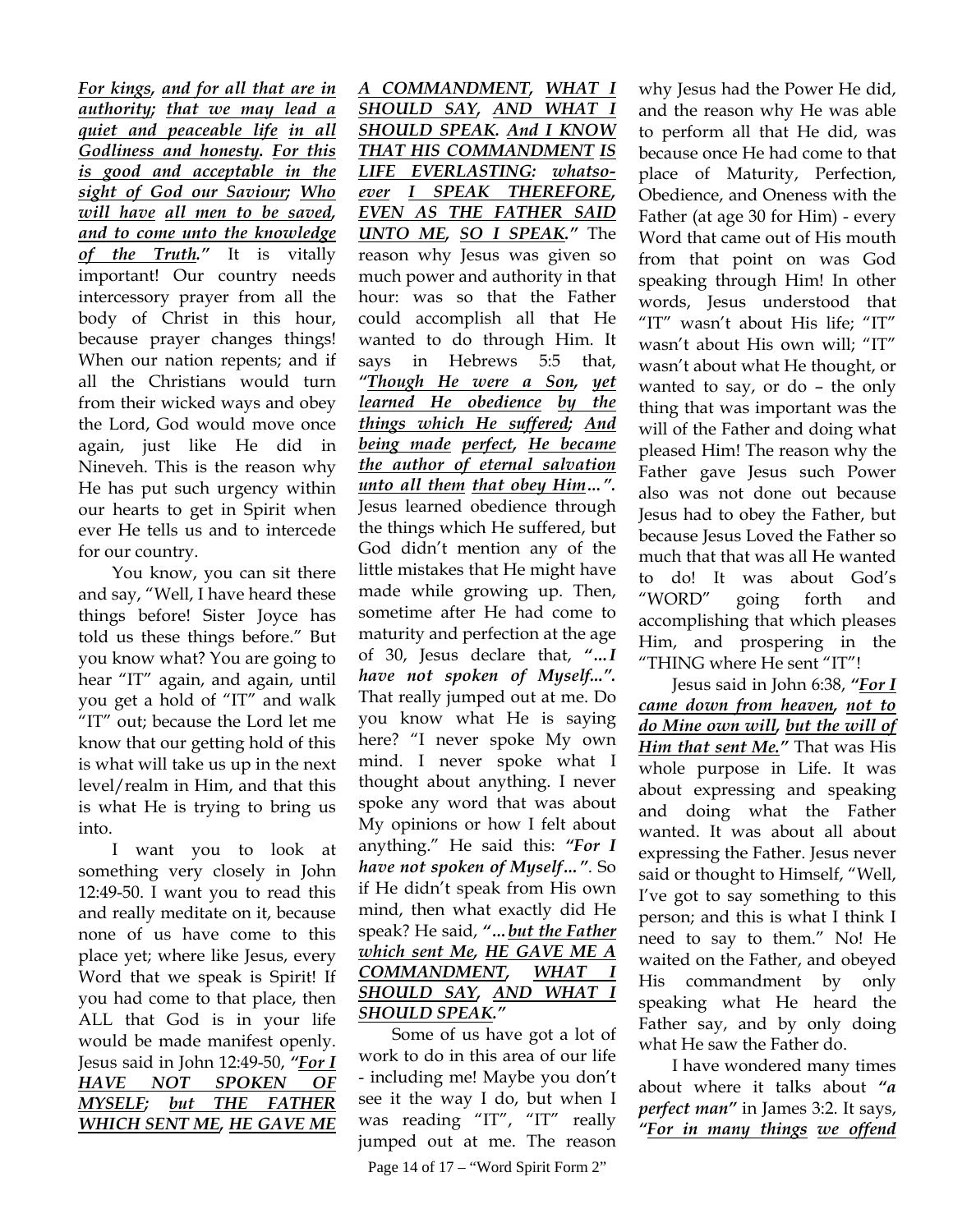*all. If any man offend not in word, the same is a perfect man, and able also to bridle the whole body."* A man that is perfect is one who is able to bridle his own tongue, and does not offend anyone by the words that he speaks. Well I started to think about this for a while, because when you look in the scriptures, it would appear that Jesus actually offended a lot of people. But what Jesus did is not the offence that God is talking about here in James 3:2. The offense that He is speaking of: is when your words do not come from the mind of Christ, they offend the Kingdom of God! Can you hear what the Spirit is saying? So, *"…If any man OFFEND NOT IN WORD* (the Kingdom of God)*, THE SAME IS PERFECT MAN, and able to bridle the whole body."* 

You see, if you keep looking at the things that you see with your natural eyes and understanding; and keep talking about those things that you see; you are actually holding up what is unseen! Therefore, if you really want something in your life, you need to start speaking what the Word says about the situation, from the Father's perspective. If you want something, then you need to speak out and say what "IT" is that you want. Do you understand? Everything that God wanted, He spoke "IT". That "WORD" then became a "THING" that took on the form of whatever God wanted "IT" to be.

When God began creating, He did not look at this or that for and idea; or for what He could take from and use to make this or that. Why didn't He? Because

nothing existed outside of Himself! There was nothing to look at, so He spoke "IT" forth knowing that His Word would not return to Him void, and that in His timing "IT" would take on the form of whatever He wanted! There will be things in your life that do not exist to the natural eye yet, but as long as you only look at the things in your life that do exist; and as long as you keep talking about those things that are seen; then those things that God has spoken to you in His Word that are yet unseen, will not take on form in your life. You must speak the same Word that the Father has spoken to you - in Faith, *"For Faith is the SUBSTANCE of things hoped for, the EVIDENCE of things not seen."*

 To use myself as an example: some of you keep asking me, "How are you doing, Sister Joyce?" I thank you for your concern, but I have told people to please stop asking me that, because I don't want to talk about it. Why? Because I am working on something! What am I working on? Walking out - that I can not, and am not to look at the condition of my body (through my five senses and/or carnal mind); but instead, look at my body the way God has spoken about it in His Word! Why? Because if I did look at it through my five senses and carnal mind; and if I did go by what the doctors have told me, rather than listen to what the Father has spoken to me personally, and through His Word - I would lose my hope and confidence; doubt and unbelief would quickly take their place, and I would not believe God. You

see, we have to look at the things which are not seen, because the things which are not seen, are the eternal and do exist! Your healing exists! The finances you are in need of, and that He has promised you, exists! Everything that you have need of, already exists, and is already yours - you just don't see it yet! If you could see it with your natural eyes, then there would be no need for Faith! Do understand what we are saying here? You need to start speaking "THE THINGS" that you know God has promised you! God said this to me - so this is what I am going to walk in!

This is how I got healed the first time. I was 30 years old, and the doctors told me that I had cancer and only two months to live. But then God spoke to me and showed me these things in His Word. In Faith, I gave him the cancer; and when I did this, He said that He had healed me. Well guess what happened next? All hell broke loose the next week. All of a sudden I was hurting all over in my body. I couldn't breathe, and I said, "God, what's happening? I thought that you told me that you were going to heal me." In the natural, we are always waiting to feel "IT", and if we don't feel "IT", then we don't believe "IT"! Do you hear what we are saying? In the natural, we have to feel "IT" and see "IT" just like doubting Thomas in John 20:25, where he said, *"…Except I shall see in His hands the print of the nails, and put my finger into the print of the nails, and thrust my hand into His side, I will not believe."* I won't believe "IT" until I see "IT". I have to touch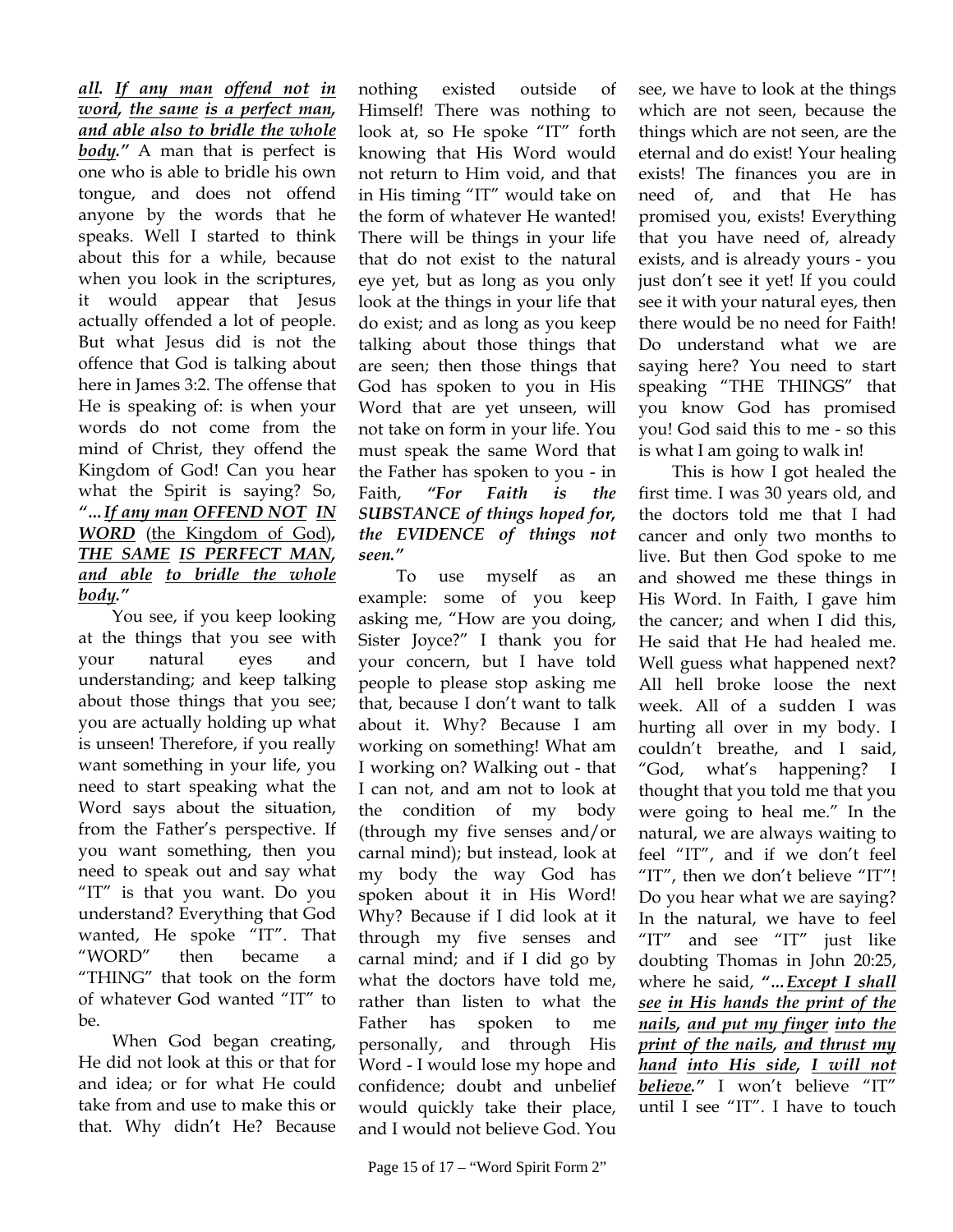that "THING" before I believe." That's how we are sometimes.

However, what God is saying to us (and His Word has not changed), "If you want something, then you have to start thinking about, meditating on, digesting, and let become a part of you - what Jesus has already done on the cross! Jesus declared on the cross, *"IT IS FINISHED."*  You have also got to speak "IT", and speak "IT", and speak "IT" out of the Spirit! You cannot just go around saying the words, "I am healed by Jesus Christ. I am healed by Jesus Christ. I am healed by Jesus Christ…," when it's not coming out of the Spirit. You're just working up a bunch of sweat when you do that, because, *"…the flesh profits nothing."* 

When God says for you to confess "IT", that's what you need to do! Why? Because that's how it works! Do you know what's wrong with Christians today? They're lazy! They don't want the responsibility that God has called them to in Him! As we continue, you are going to see why it is so important for you, and all of us to take our responsibility. In Deuteronomy 30:14 God says, *"…the Word is very nigh unto thee, in thy mouth, and in thy heart, that thou mayest do it."* The Word is in your mouth; and in if you read Romans chapter 10 ("ten" means: testimony and responsibility), in verses 9-10 it says, *"That if thou shalt CONFESS WITH THY MOUTH THE LORD JESUS, and shalt believe in thine heart that God hath raised Him from the dead, thou shalt be saved. For with the heart man believeth unto righteousness; and with the* 

*mouth confession is made unto salvation."* "IT" says that, "If you **confess with your mouth** that Jesus Christ is your Lord and Savior…**you shall be saved**." So another thing you need to understand about salvation is that, if you do not confess "IT", "IT" is not confirmed! "IT" must be established, and without the confession, "IT" has not been established or confirmed. A confession needs to take place.

It's just like when Mary when she was impregnated with the Word (that sperm). At first she did not believe, saying, *"…How shall this be, seeing I know not a man?"* But as soon as Mary began to mix that Word with Faith and allow "IT" to become a part of her, she really got a hold of "IT" in her Spirit, and said, *"Be "IT" unto me according to your Word."* The next thing Mary did was, she arose and went to Elizabeth's house. Why? Because she had to make an announcement! She believed in her hear and confessed with her mouth the Word of God. Have you noticed that when anyone gets pregnant, they make an announcement that they are going to have a baby! It works that way with God's Word, too! Whatever He has spoken to your heart; whatever He has spoken to you in His Word, you need to speak "IT" even if all hell breaks loose.

The Lord told me back when I was 30, "I let all those feelings come your way. I let that sickness get even worse, because I am waiting for you to confess what I spoke to you - that I healed you when you gave Me the cancer on the cross." It was when I began telling people about what God

did for me, that "IT" (His Word and healing) was established and manifest within me. When I went to see the doctors two months later, I had no more cancer.

I want to bring a balance here. A lot of people think you just name it and claim it; but that is not what I am saying. Everything has to be done by the Spirit of the Lord, and that balance is the Word that God gives you in every season of your life (in whatever you are going through), and when you speak that "WORD/THING", "IT" comes to pass! Isn't God good?

Do you know what salvation is? When God says that *"confession is made unto salvation"*, He is talking about the redemption of the whole man - not just your soul! When Christ died, He died for your Spirit, your soul, and your body! Salvation is deliverance! Instead of you and me saying, "I need deliverance," we need to walk in the understanding that ALL the deliverance that we need and are asking for, God has already completed "IT" for you and me in the heavenly realm! We need to start thanking Him for that deliverance!

Do you want to know what both Isaac and Jacob did (and this is something that you can do for your children as well)? They spoke a Word over their sons. They gave a Word to them, and blessed them with a Word for their future. If God gives you a Word over your children, you are to speak it. One of my children is here today and walking with the Lord, because God gave me a Word. God said, "He shall say that I Am his Lord." He said, "Do not look at anything he does in